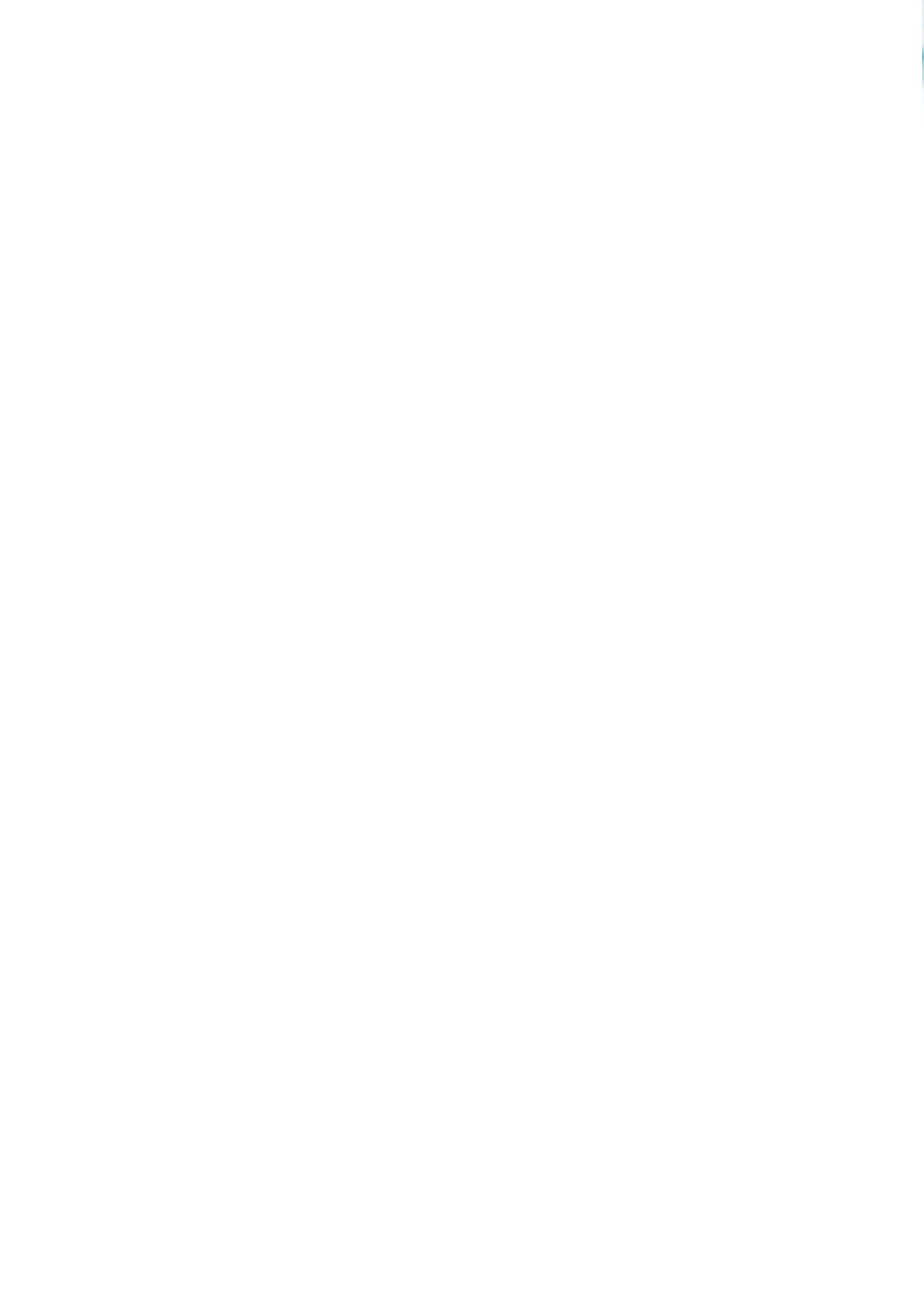The Strategic Plan 2010 to 2014

# Compiled by **SAPS Strategic Management**

Design and Layout **SAPS Corporate Image: Graphic Design Studio**

Language Editing **SAPS Language Management**

Further information on the Strategic Plan for the South African Police Service 2010/2011 can be obtained from:

**The South African Police Service National Commissioner Private Bag X94 Pretoria, 0001**

APS Website: **HYPERLINK "http://www.saps.gov.za" www.saps.gov.za**

ISBN: **978-0-621-39092-6**

**RP08/2010**

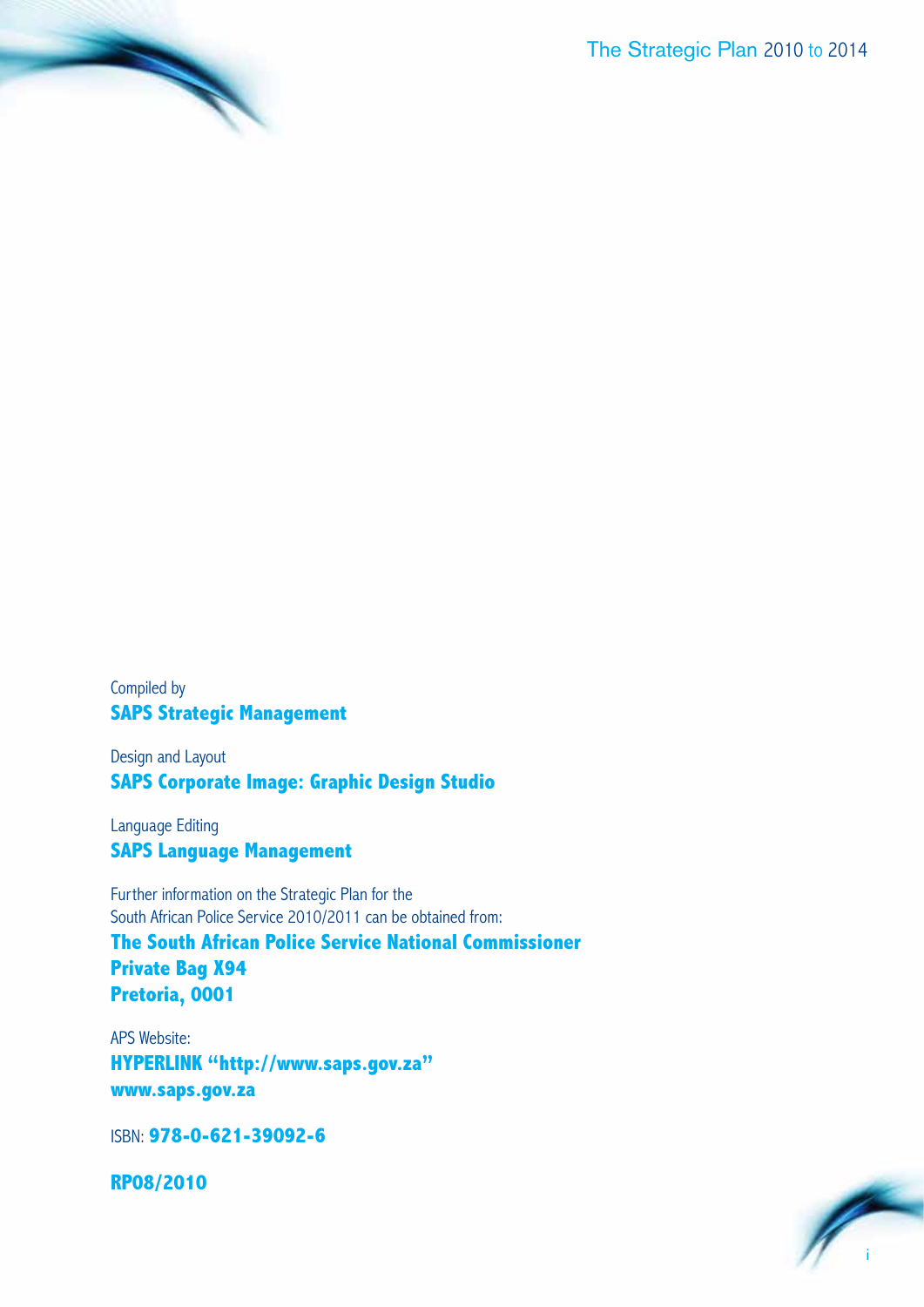# **FOREWORD BY THE MINISTER OF POLICE**

The Strategic Plan of the Department creates the opportunity for us to reflect on how far we have come, what commitments we have made and how we measure ourselves in terms of our objectives. It is very clear that our vision of a safe and secure South Africa must be realized if we are going to succeed in creating a better life for all our people. A huge responsibility is placed on us and we believe the Strategic Plan lays the basis for how the country and crime will be policed during the next five years.

In keeping with our legislative mandate, we are rapidly moving policing in a new direction. As the FIFA World Cup approaches, South Africans have demonstrated their readiness to provide a safe and secure event. However, our commitment articulated in this plan extends beyond the 2010 FIFA World Cup.



Minister of Police **EN Mthethwa**

Through this plan, we are preparing the country for the type of policing we can expect to see in the forthcoming years between 2010 and 2014: It will be a capacitated professional police force able to intensify the fight against crime and make our country safer.

This plan is in line with the electoral cycle and proposes to give full effect to Government's medium-term strategic framework. The direction by Government is used as a frame of reference to determine the strategic direction of the Department. We have defined our objectives mindful of being a developmental state, where crime has severe consequences particularly on our ability to deliver programmes to our people.

The environment in which the Department has to execute its mandate is a challenging one. We have high expectations of our policemen and women to deliver safety in the face of ongoing contact and property crimes. We have continually indicated our concerns regarding crimes against women and children, the high numbers of robberies and violent crime as well as the need to reduce stock theft and sexual offences.

Therefore the plan creates the basis for us to refocus on: visible policing and crime prevention; enhanced detective services and the capacitating of the Directorate of Priority Crime Investigations; the central role that must be played by crime intelligence and the development of a more disciplined, professional force. In addition, the plan speaks to the establishment of specialized units to address crimes against women and children, the role of war rooms, improvement of human and infrastructure capacity and the importance of developing partnerships.

Despite the challenging environment, the Department has been able to record significant success in its fight against crime. It is a trajectory that we commit ourselves to continuing in the foreseeable future.

Our plan provides a broad framework of key priorities that will be operationalised over the next four years. We intend to accompany this plan with targeted annual performance plans and submit alongside this Strategic Plan the 2010/2011 Annual Performance Plan.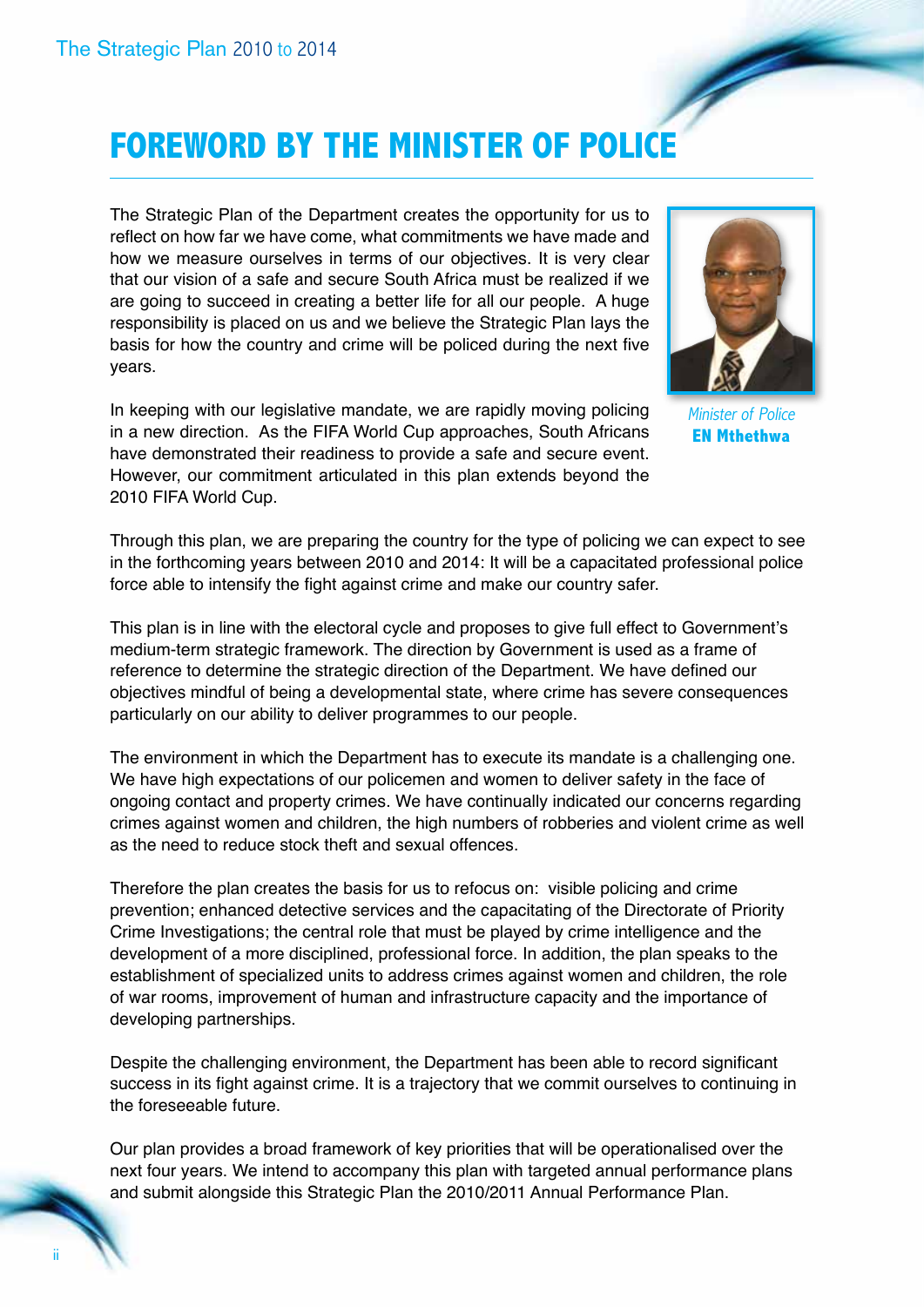However, the Department's Strategic Plan not only builds on the successes achieved in the past but also charts a new direction for the police, thereby ensuring that our focus remains relevant to the policing requirements of a developmental state.

The success of this Strategic Plan is hugely dependant on the type of policing we can expect to receive. It is also dependent on the types of formal and informal partnerships we are developing with communities, business, labour, traditional authorities, the faith sector and indeed all sectors of society.

I wish to express my gratitude and appreciation to the National Commissioner, the Deputy National Commissioners, Divisional Commissioners, Provincial Commissioners, Station Commanders and indeed every member of the force who have committed themselves to achieving this plan.

Finally, the Ministry would like to take this opportunity to urge all sectors of society, whether they be private, civilian or public sectors, to lend a hand and forge constructive bonds with the Department in eradicating the scourge of crime and building a more prosperous, safe and secure nation.

*Sibambisene singabuqeda ubugebengu – together we can defeat crime*

iethwa. MP Minister of Police

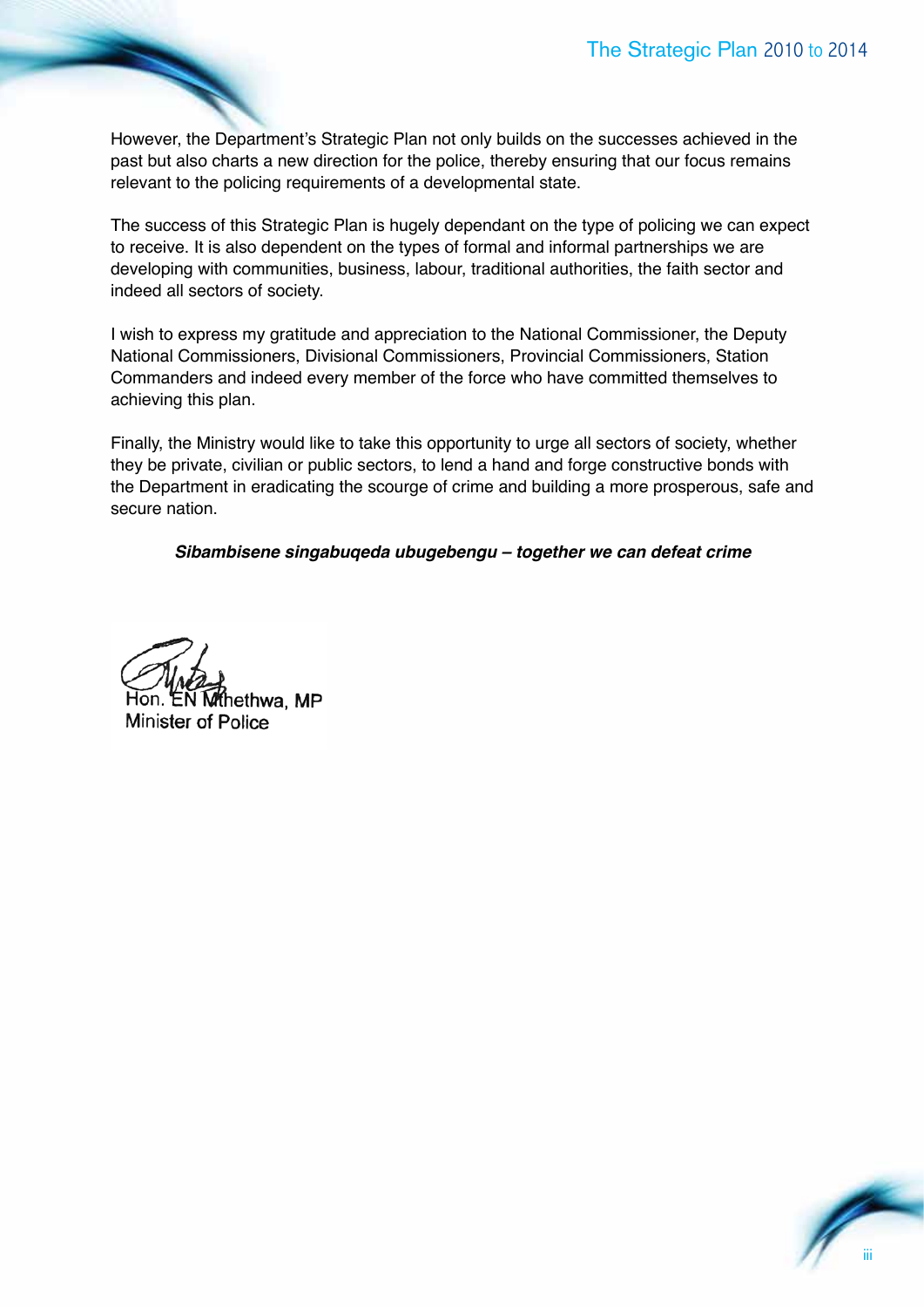# **INTRODUCTION BY THE NATIONAL COMMISSIONER**

The SAPS has, during recent years, traversed a difficult period in its history. The mandate that the Constitution bestows on the SAPS to police the country is undoubtedly a key element of Government and affects every aspect of our society. It is, however, not an easy mandate to fulfill, particularly in light of the fact that South Africa is essentially a very young country that is still coming to terms with the difficulties of the past, the constraints of the present and the challenges of the future. There have also been internal developments that have disrupted the functioning of the SAPS and made it all the more difficult for SAPS members to fulfill the extraordinarily important role that this large organisation has to play. This Strategic Plan, however, marks the beginning of a new chapter in the history of the SAPS.



National Commissioner **BH Cele**

The SAPS has achieved many successes in the recent past, despite the difficulties that I have described. The intention of this Strategic Plan is to build on those successes, but equally to embark on a new, forceful course of action that will see the SAPS firmly establishing the professionalism, authority and respect that we seek. There are a number of specific priorities that will be pursued over the next four years. There will be an entrenching of discipline and an emphasis on command and control among our members to support the performing of our core functions, namely the effective prevention, investigation and combating of crime. The SAPS' ability to respond to the challenges of crime prevention, investigation and combating will be enhanced through the focused developing of specialized, properly resourced, technologically advanced, adequately skilled and well-managed capacities, including Visible Policing, the Directorate of Priority Crime Investigations, Crime Intelligence and the Criminal Record and Forensic Science Service. The key principle underpinning our strategic efforts will be the mobilizing of all sectors of society in the fight against crime through the establishing of partnerships that will benefit policing and the establishing of safe and secure communities.

The considered direction provided in this Strategic Plan for 2010 - 2014 will be implemented on an annual basis by means of an Annual Performance Plan. This annual plan will provide specific details on the priorities, objectives and performance standards that the SAPS will pursue during each of the four years that constitute this Strategic Plan. Performance plans developed at national, provincial and station levels containing detailed outputs in support of the strategic priorities and objectives, will be used to implement the Annual Performance Plan and in so doing, the Strategic Plan. Individual performance agreements for every member will be linked to performance plans and therefore the strategic priorities and objectives of the SAPS.

It is time for the SAPS, and all of its members, to establish a position of professionalism, authority and respect in its policing of this country. As National Commissioner of Police, working closely with the Minister of Police, it is my responsibility to provide the direction that will enable the establishing of this position. "Indlela ibuzwa kwabaphambili", a Zulu proverb that literally means a way forward is asked from those who have travelled down the road. I have, since my appointment as National Commissioner, supported by the Minister, indicated very clearly to both the members of this organisation and the communities that we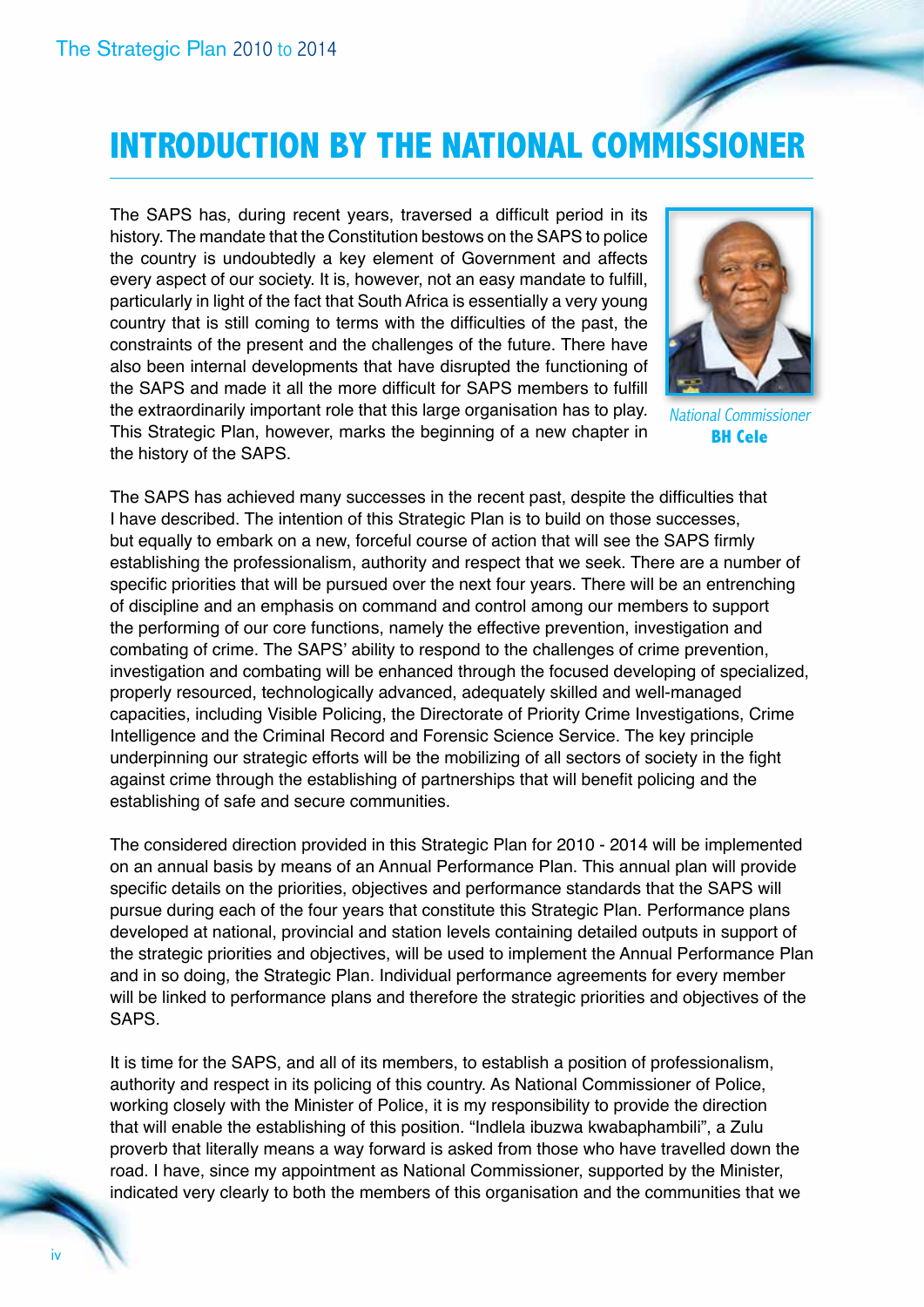serve that I am leading this large, complex and diverse organisation. I have, however, been careful to draw on the experience of my predecessors and colleagues. This strategic plan is therefore the direction that I provide to every SAPS member. The effective and committed implementation of this direction is crucial and in this regard, the call by the President during the Conversation with SAPS Management during September 2009, that the management and every single member of the SAPS must work hard to achieve our priorities and targets, must and will be heeded.

National Commissioner BH Cele

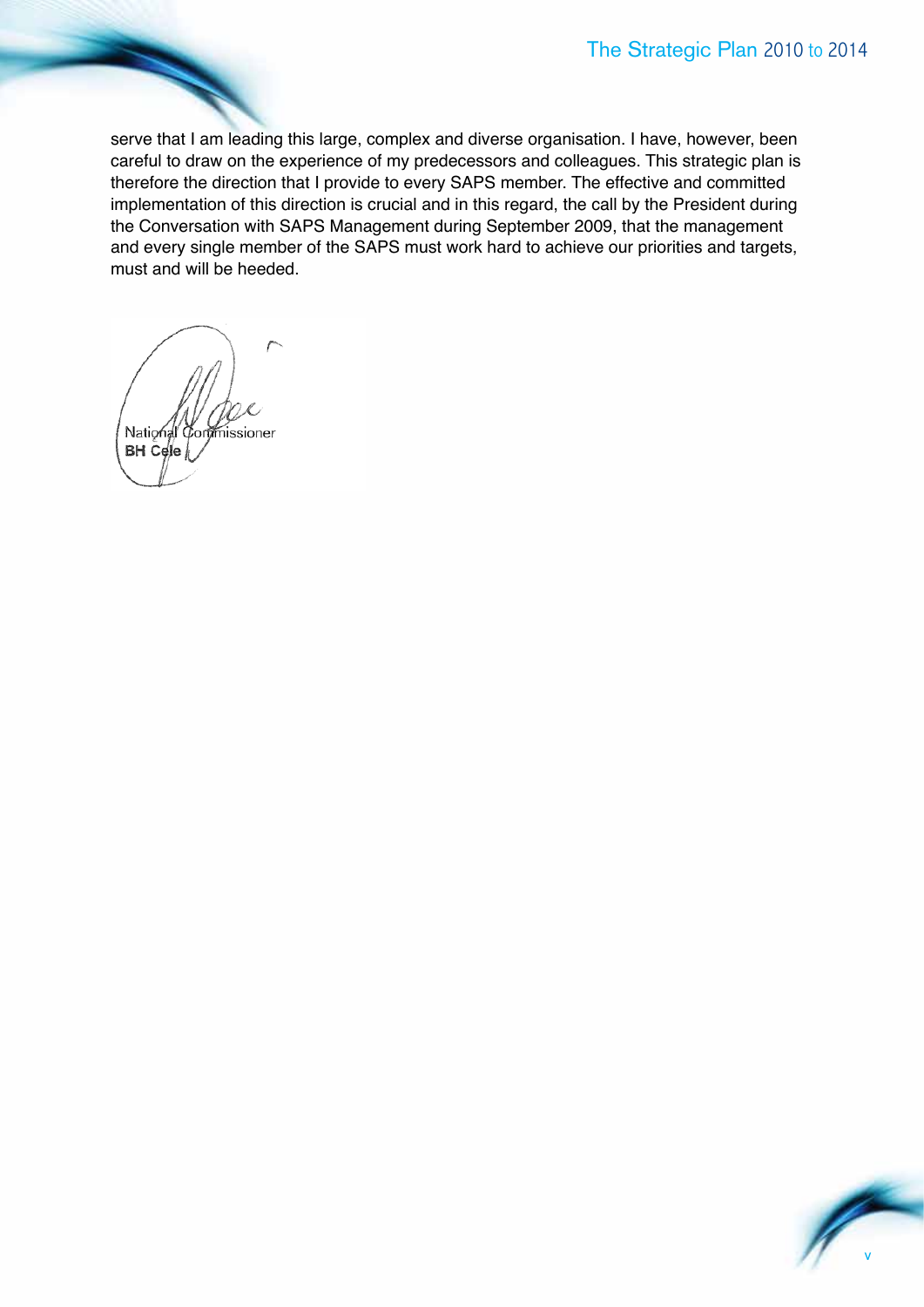# **CONTENTS**

| 1. |       | Vision, Mission, Values and Code of Ethics                                 | 1              |
|----|-------|----------------------------------------------------------------------------|----------------|
| 2. |       | <b>Legislative and Other Mandates</b>                                      | 3              |
|    | 2.1   | <b>Constitutional Mandate</b>                                              | $\overline{3}$ |
|    | 2.2   | Legislative Mandate                                                        | $\overline{3}$ |
|    | 2.3   | <b>Policy Mandate</b>                                                      | $\overline{4}$ |
| 3. |       | <b>Situational Analysis</b>                                                | 6              |
|    | 3.1   | Analysis of Crime                                                          | 6              |
|    | 3.2   | Service Delivery at Station Level                                          | $\overline{7}$ |
|    | 3.3   | <b>Community Participation in Fighting Crime</b>                           | 8              |
|    | 3.4   | The Investigation of Crime                                                 | 9              |
|    | 3.5   | The Justice, Crime Prevention and Security Cluster                         | 9              |
|    | 3.6   | Increases to the Staff Establishment                                       | 10             |
|    | 3.7   | Improving Infrastructure                                                   | 10             |
|    | 3.8   | <b>Technology and Resource Utilisation</b>                                 | 10             |
| 4. |       | <b>Strategic Priorities of the SAPS</b>                                    | 12             |
|    | 4.1   | <b>Operational Strategic Priorities</b>                                    | 12             |
|    | 4.1.1 | Crime Prevention                                                           | 12             |
|    | 4.1.2 | Investigation of Crime                                                     | 14             |
|    | 4.1.3 | Support to the Investigation of Crime                                      | 15             |
|    | 4.1.4 | Crime Intelligence                                                         | 16             |
|    | 4.2   | <b>Organisational Priorities</b>                                           | 16             |
|    | 4.2.1 | Human Capital Development                                                  | 17             |
|    | 4.2.2 | <b>Budget and Resource Management</b>                                      | 17             |
|    | 4.2.3 | Enhancing Information Systems and Information and Communication Technology | 18             |
| 5. |       | Long-term Infrastructure and Capital Asset Plan                            | 20             |
| 6. |       | Service Delivery Improvement Programme                                     | 24             |
| 7. |       | Information and Communication Technology Plan                              | 25             |
| 8. |       | Medium-Term Human Resource Management Plan                                 | 27             |

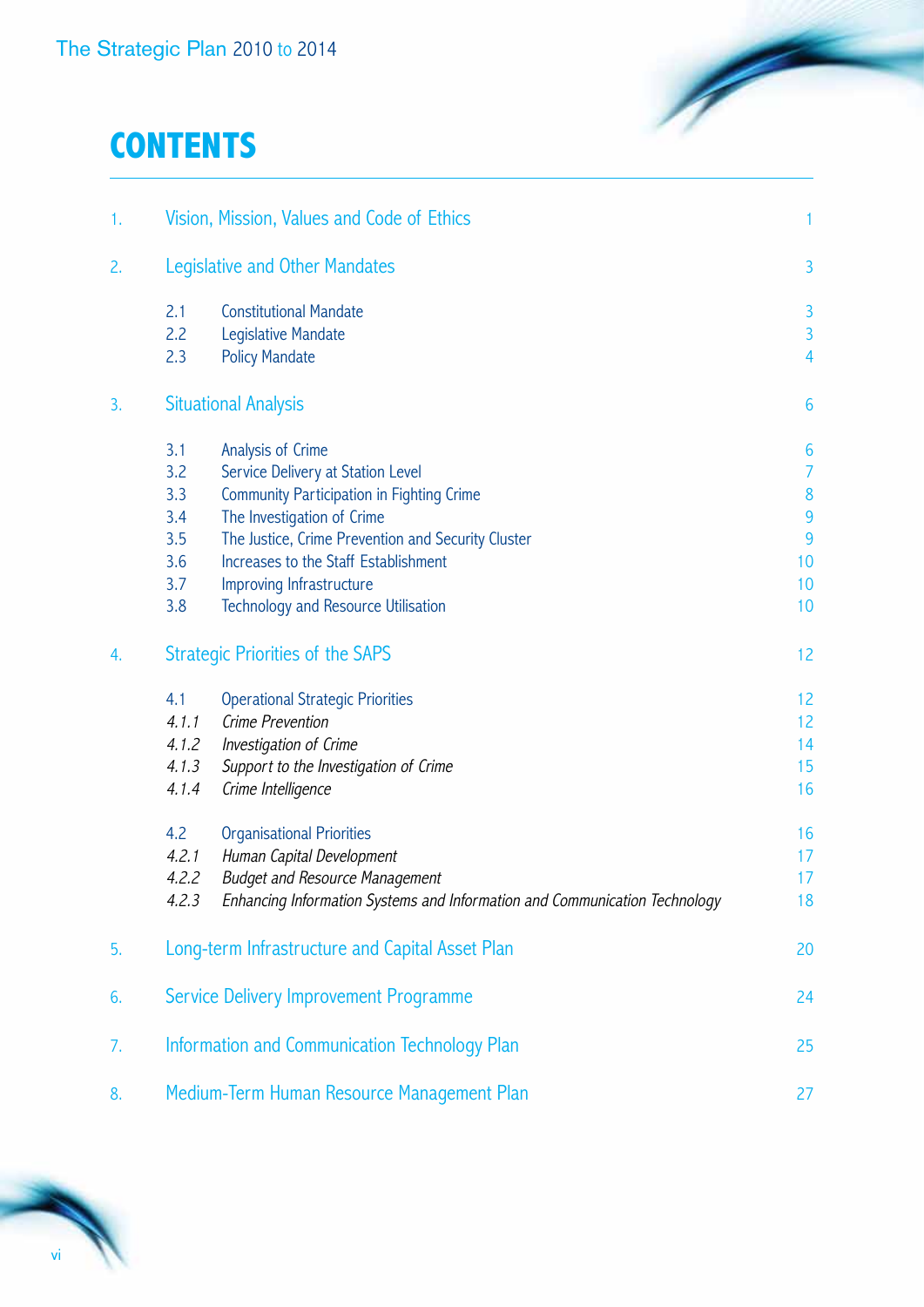# **1. VISION, MISSION AND VALUES**

## **1.1 Vision:**

The vision of the SAPS is to create a safe and secure environment for all the people in South Africa.

## **1.2 Mission:**

The Mission of the SAPS is to -

- prevent and combat anything that may threaten the safety and security of any community;
- investigate all crimes that threaten the safety and security of any community;
- ensure offenders are brought to justice; and
- participate in efforts to address the root causes of crime.

#### **1.3 Values:**

The values of the SAPS are to -

- protect everyone's rights and to be impartial, respectful, open and accountable to the community;
- use the powers given to us in a responsible way;
- provide a responsible, effective and high-quality service with honesty and integrity;
- evaluate our service continuously and make every effort to improve on it;
- ensure the effective, efficient and economic use of resources;
- develop the skills of all members through equal opportunity; and
- cooperate with all communities, all spheres of Government and other relevant role-players.

#### **1.4 Code of Ethics:**

The Code of Ethics of the SAPS underpins the way in which every member of this organisation should behave, irrespective of whether they are on duty or not. This Code has the specific purpose of providing a standard of police behaviour that does not allow any leniency for poor service delivery or corrupt activities by the members of this organisation and must therefore be applied by all members in their daily tasks. The Code of Ethics is as follows: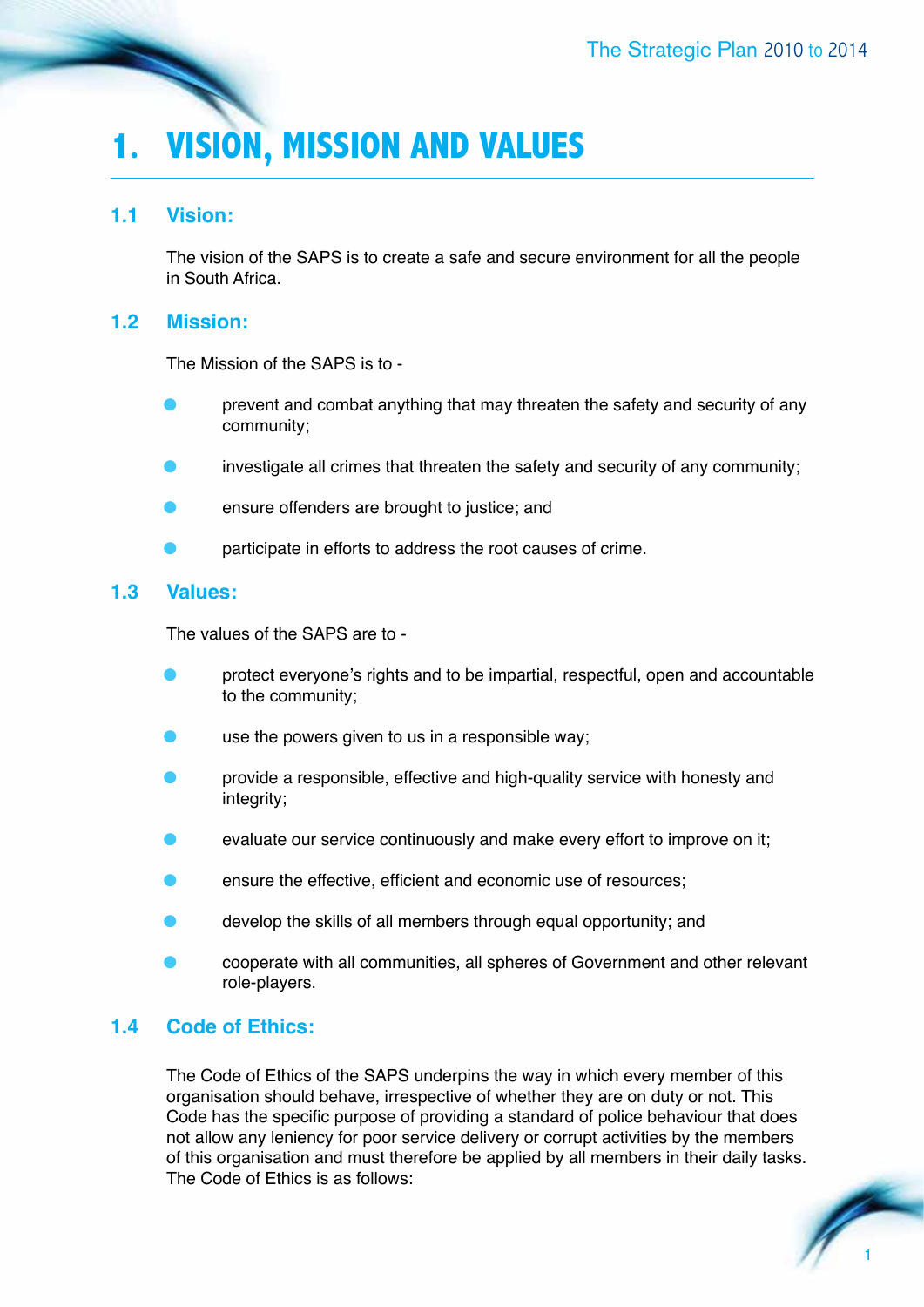- **Integrity** Employees of the SAPS regard the truth as being of the utmost importance. We, as the employees of the SAPS, continually strive to uphold the mission, values, ethical principles and ethical standards of the SAPS. We will behave in a manner, which is consistent with these values. We will act honestly and responsibly in all situations. We will always tell the truth, perform our duties with noble motives and set an example in the communities we serve.
- **Respect for diversity** Employees of the SAPS acknowledge the diversity of the people of our country and treat every person with equal respect. In performing our duties, we will always show respect for the cultural and other diversities in the community. We will treat every person with equal respect and honour their rights as inhabitants of South Africa. We will not unlawfully discriminate against any person.
- **Obedience to the law Employees of the SAPS respect and uphold** the law at all times. Our duties mainly involve enforcing the law, and in our application of the law we will always stay within the law and Constitution of our country. We will, at all costs, avoid any conduct which would make us violators of the law. We will protect the inhabitants of South Africa against unlawful actions.
- **Service excellence** Employees of the SAPS work towards service excellence. We will, at all times, perform our duties to the best of our abilities. Our conduct will bear the mark of professionalism. Our conduct and appearance will be proof of our commitment to service excellence.
- **Public approval** Employees of the SAPS always work with and for the approval of the community. We will serve the best interest of the community, seeking the approval of the broad community in everything we do.

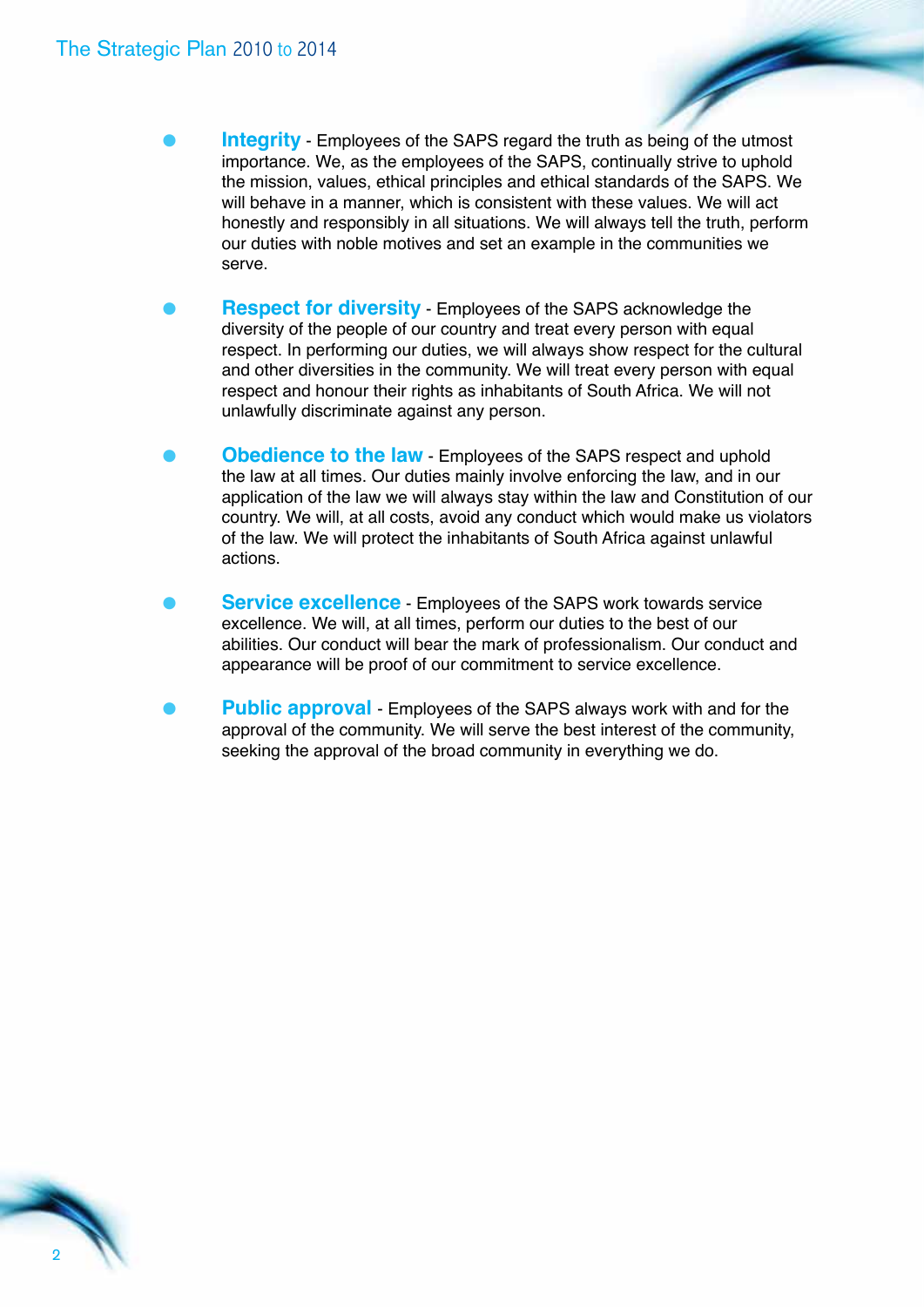# **2. LEGISLATIVE AND OTHER MANDATES**

# **2.1 Constitutional Mandate**

- 2.1.1 The mandate of the SAPS is derived from Section 205 of the Constitution of the Republic of South Africa, 1996 (Act 108 of 1996). The objectives of policing are to:
	- Prevent, combat and investigate crime.
	- Maintain public order.
	- Protect and secure the inhabitants of the Republic and their property.
	- Uphold and enforce the law.

## **2.2 Legislative Mandate**

- 2.2.1 The SAPS is responsible for the administration of the following legislation, which has been taken into consideration during the determining of the strategic priorities and objectives for the SAPS:
	- The South African Police Service Act, 1995 (Act No. 68 of 1995), as amended by the South African Police Service Amendment Act, 2008 (Act No. 57 of 2008). This Act states that "there is a need to provide a police service throughout the national territory to:
		- **EXECUTE:** ensure the safety and security of all persons and property in the national territory;
		- ➤ uphold and safeguard the fundamental rights of every person as guaranteed by Chapter 2 of the Constitution;
		- ➤ ensure co-operation between the Service and the communities it serves in the combating of crime;
		- ➤ reflect respect for victims of crime and an understanding of their needs; and
		- ➤ ensure effective civilian supervision over the Service".
	- Protection of Constitutional Democracy Against Terrorist and Related Activities Act, 2004 (Act No. 33 of 2004).
	- Firearms Control Act, 2000 (Act No. 60 of 2000).
	- Explosives Act, 1956 (Act No. 26 of 1956).
	- Tear-gas Act, 1964 (Act No. 16 of 1964).
	- Dangerous Weapons Act, 1968 (Act No. 71 of 1968).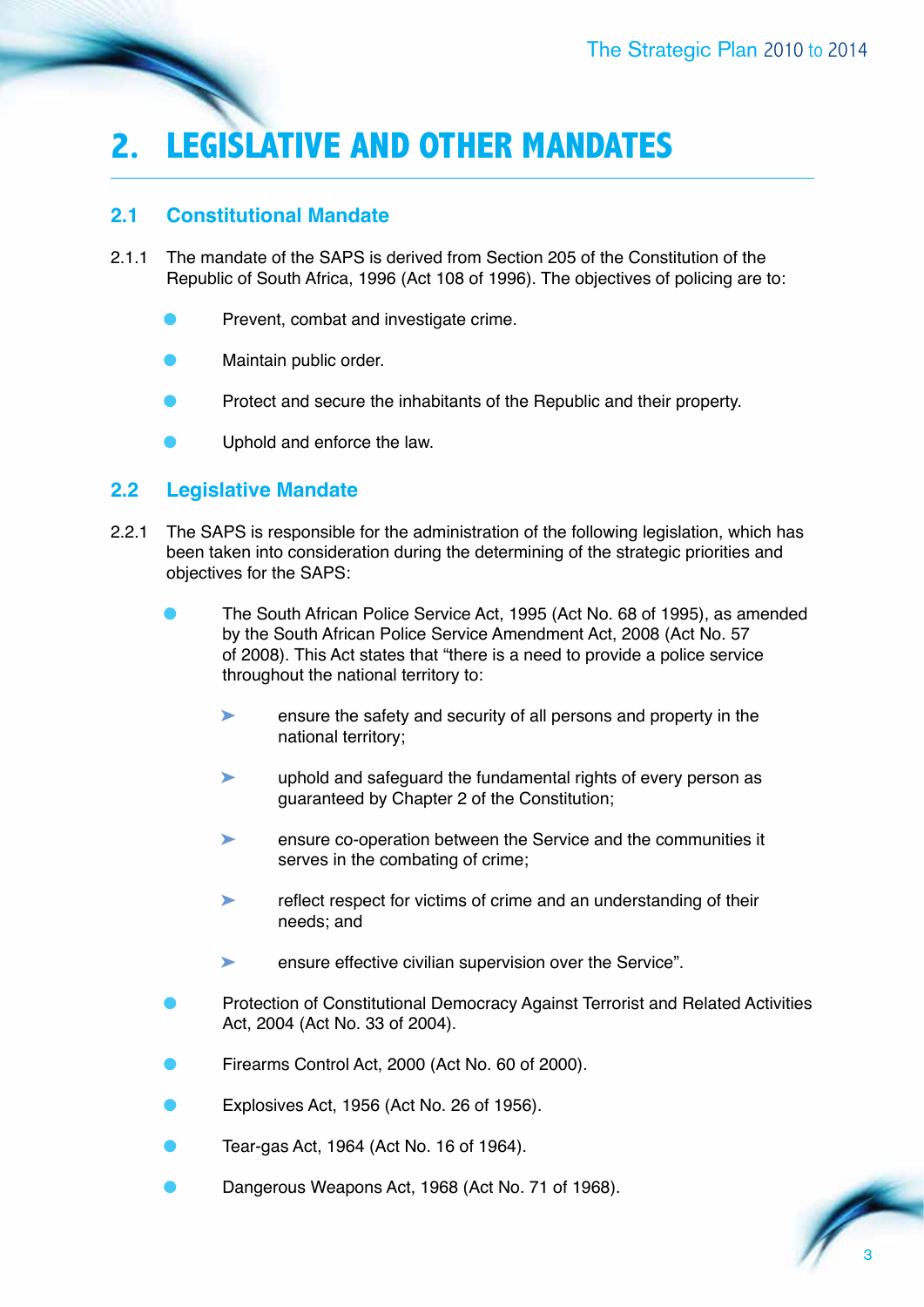- Control of Access to Public Premises and Vehicles Act, 1985 (Act No. 53 of 1985).
- National Key Points Act, 1980 (Act No. 102 of 1980).
- Intimidation Act, 1982 (Act No. 72 of 1982).
- Second-hand Goods Act, 1955 (Act No. 23 of 1955).
- The Private Security-Industry Regulation Act, 2001 (Act No. 56 of 2001).

P

- 2.2.2 The SAPS derives its powers and functions from the following legislation, which enables the activities undertaken in pursuance of its mandate in terms of Section 205 of the Constitution:
	- The South African Police Service Act, 1995 (Act No. 68 of 1995), as amended by the South African Police Service Amendment Act, (Act No. 57 of 2008).
	- The Criminal Procedure Act, 1977 (Act No. 51 of 1977).
	- The Regulation of Interception of Communications and Provision of Related Information Act, 2002 (Act No. 70 of 2002).
	- The National Strategic Intelligence Act, 1994 (Act No. 39 of 1994).
	- The Domestic Violence Act, 1998 (Act No. 116 of 1998).
	- The Prevention and Combating of Corrupt Activities Act, 2004 (Act No. 12 of 2004).
	- The Inter-Governmental Relations Framework Act, 2005 (Act No 13 of 2005).
	- The Sexual Offences Act, 2007 (Act No. 32 of 2007).

# **2.3 Policy Mandate - an overview of the principle policies of Government that impact on the SAPS' strategic priorities**

- 2.3.1 The fourth democratic elections necessitated a new electoral mandate which had to define the strategic objectives and targets of Government for the period 2009-2014. The Medium-term Strategic Framework contains the various strategic priorities to realize this mandate.
- 2.3.2 The priority that is directly related to the Criminal Justice System (CJS) and therefore to the SAPS is: "to intensify the fight against crime and corruption". The President placed considerable emphasis on this issue among others during his State of the Nation Address in June 2009.
- 2.3.3 The SAPS functions as an integral part of the Justice Crime Prevention and Security (JCPS) Cluster, and the priorities of this Cluster must therefore be taken into consideration by the SAPS. The Ministry for Performance Management Monitoring and Evaluation at the Presidency has developed an outcome based planning framework for the priorities as contained in the Medium-term Strategic Framework.

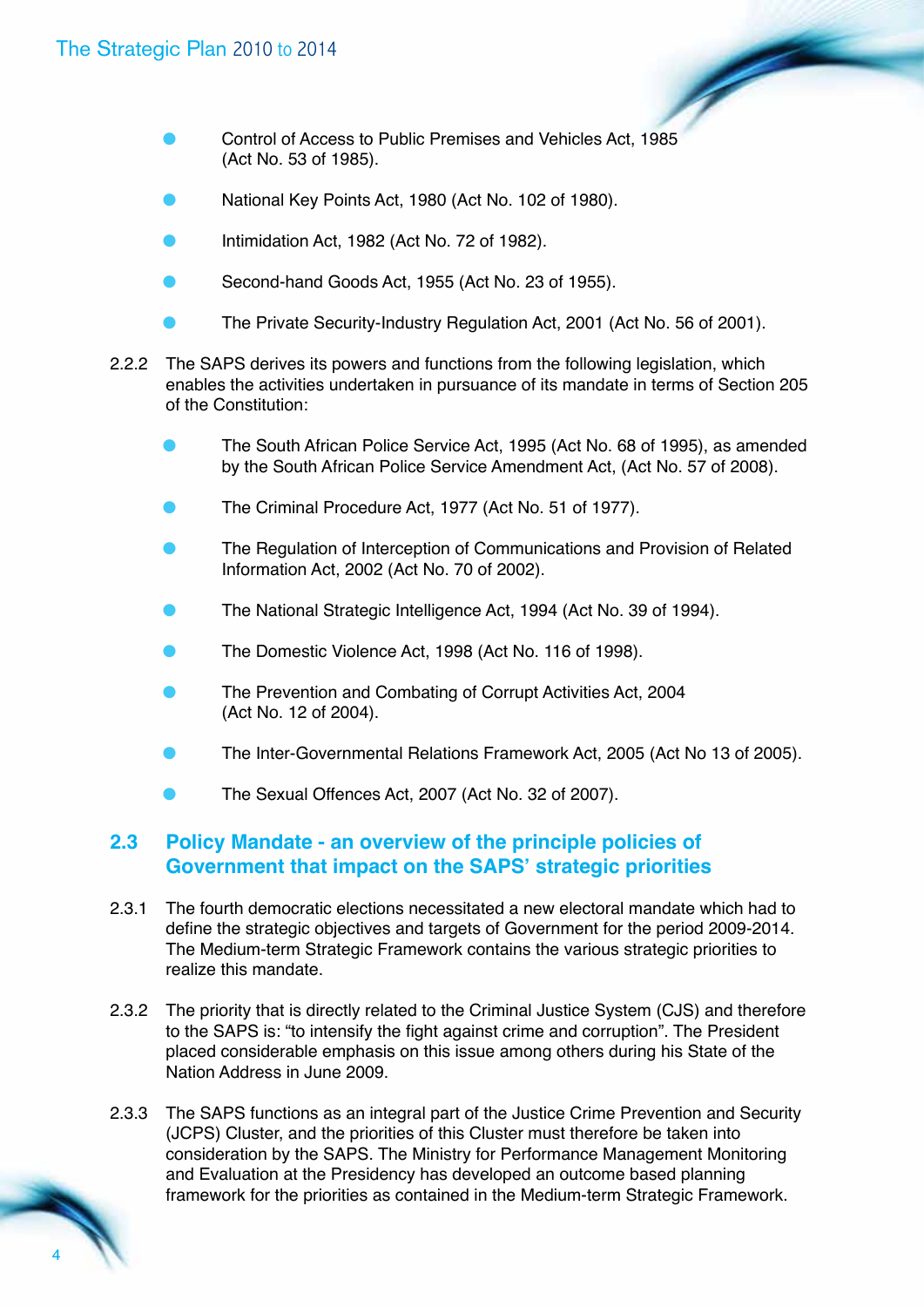For the priority: "Intensify the fight against crime", a broad outcome for the CJS was developed, namely "Ensure that South Africans are and feel safe". The Presidency, together with the JCPS Cluster developed an outcome-based model as well as evaluation and monitoring tools in order to realise this broad outcome. The outcome based model contains various focus areas on which the JCPS Cluster as well as the SAPS Strategic Plan for 2010-2014 will focus on. These focus areas are:

- Levels of overall contact and trio crimes:
- Effectiveness and integration of criminal justice systems;
- Corruption;

- Crime perception management:
- Effectiveness and integration of Border Management;
- Securing the identity and status of citizens; and
- Integration of Information and Communication Technology Systems and the development of an integrated approach to cyber crime.
- 2.3.4 A strategy has been developed specifically for the revamping of the CJS and the objective of this strategy is the bringing about of an integrated, modernized, properly resourced and well-managed CJS. The focus of the strategy will be to:
	- Improve the efficiency and effectiveness of the CJS by enhancing detective and forensic environments;
	- Modernize the CJS through the application of technology solutions;
	- Enhance the skills and increasing the number of investigators and forensic experts;
	- Mobilize the population in the fight against crime;
	- Accelerate efforts to reduce serious and violent crimes by the set target of 7-10% per annum (the January 2010 Cabinet Lekgotla changed the target to 4-7% over the next four years);
	- Intensify efforts to combat crimes against women and children and the promotion of the empowerment of victims of crime;
	- Establish a border management agency to manage migration, customs and land borderline control services and to efficiently coordinate other relevant departments in the ports of entry environment; and
	- Combat corruption in the public and private sector.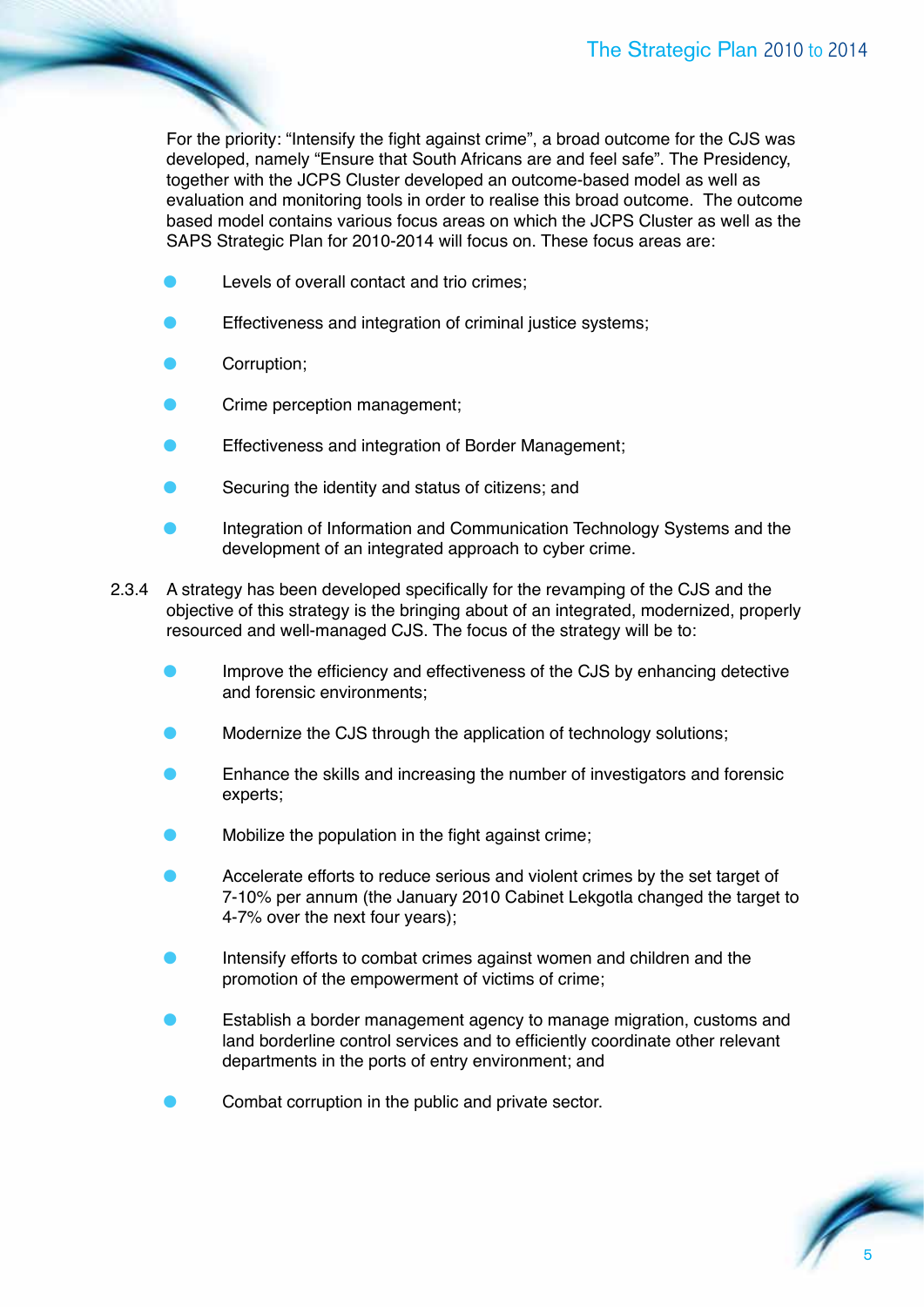

# **3. SITUATIONAL ANALYSIS**

The Situational Analysis provides an overview of the key factors that have influenced the identification of the SAPS' strategic priorities and objectives for the period 2010 to 2014. The identification of these key factors has been informed by the legislative mandate of the SAPS, Government's key Medium-term Strategic Framework, the priorities of the JCPS Cluster, the Presidents' State of the Nation Address - 11 February 2010, issues identified by the Minster of Police, the outcomes of the National Commissioner's strategic planning conference with the Department's top management during September 2009, the President's Conversation with the Management of the SAPS and subsequent consultation by the National Commissioner with management within the SAPS at national and provincial levels.

# **3.1 Analysis of Crime**

- 3.1.1 All of the prioritized, serious crimes are not equally influenced and cannot be reduced to the same extent by conventional policing as practiced by the SAPS. This is why the 7-10% contact crime reduction target implemented by Government during 2004/2005, for implementation over the ten-year period from 2004/2005 to 2013/2014, was never intended to be solely a SAPS or even overall policing reduction target. The 7-10% contact crime reduction target stated that each category of contact crime should be reduced by 7-10% per annum over the ten-year period from 2004/2005 to 2013/2014. The intention was that this national target towards normalization of crime should be a South African effort involving the CJS, including the SAPS, all other relevant Government Departments, Non-Governmental Organisations and the citizens themselves.
- 3.1.2 The 2008/2009 Annual Report of the SAPS did not in general reflect a particularly negative crime picture, but unfortunately indicated significant increases in the incidence of the "trio crimes" <sup>1</sup> . Towards the end of 2009, particularly since the release of the 2008/2009 Annual Report, considerable debate arose as to whether or not the 7-10% reduction target was realistic. South Africa can, however, take comfort from the fact that significant progress was made in the reduction of contact crime since 2004/2005. Contact crime on the whole was reduced by -7,1% annually during the first four years of the ten-year reduction period, meaning that the overall target was achieved. In 2008/2009 (the fifth year of targeted reduction) only a -4,1% reduction was achieved. In the case of attempted murder, common robbery and common assault, average decreases of -8,4%; -8,2% and -6,9% respectively were achieved during the first five years of the ten-year period, while assault GBH decreased by -5,0% per annum. Murder, aggravated robbery and sexual offences also decreased during the first five years of the targeted reduction, albeit by smaller margins. Aggravated robbery decreased by -2,7% per annum, while murder and rape decreased by -2,5% and -2,3% respectively per annum over the first five years.
- 3.1.3 This means that by the middle of the 7 10% ten-year reduction period, three trends, namely aggravated robbery, murder and sexual offences emerged as the categories presenting the greatest challenges to the reduction effort. An analysis of these three trends indicates the following:
	- The difficulty experienced in reducing sexual offences was mainly due to changes in the legislation relating to these offences which caused rape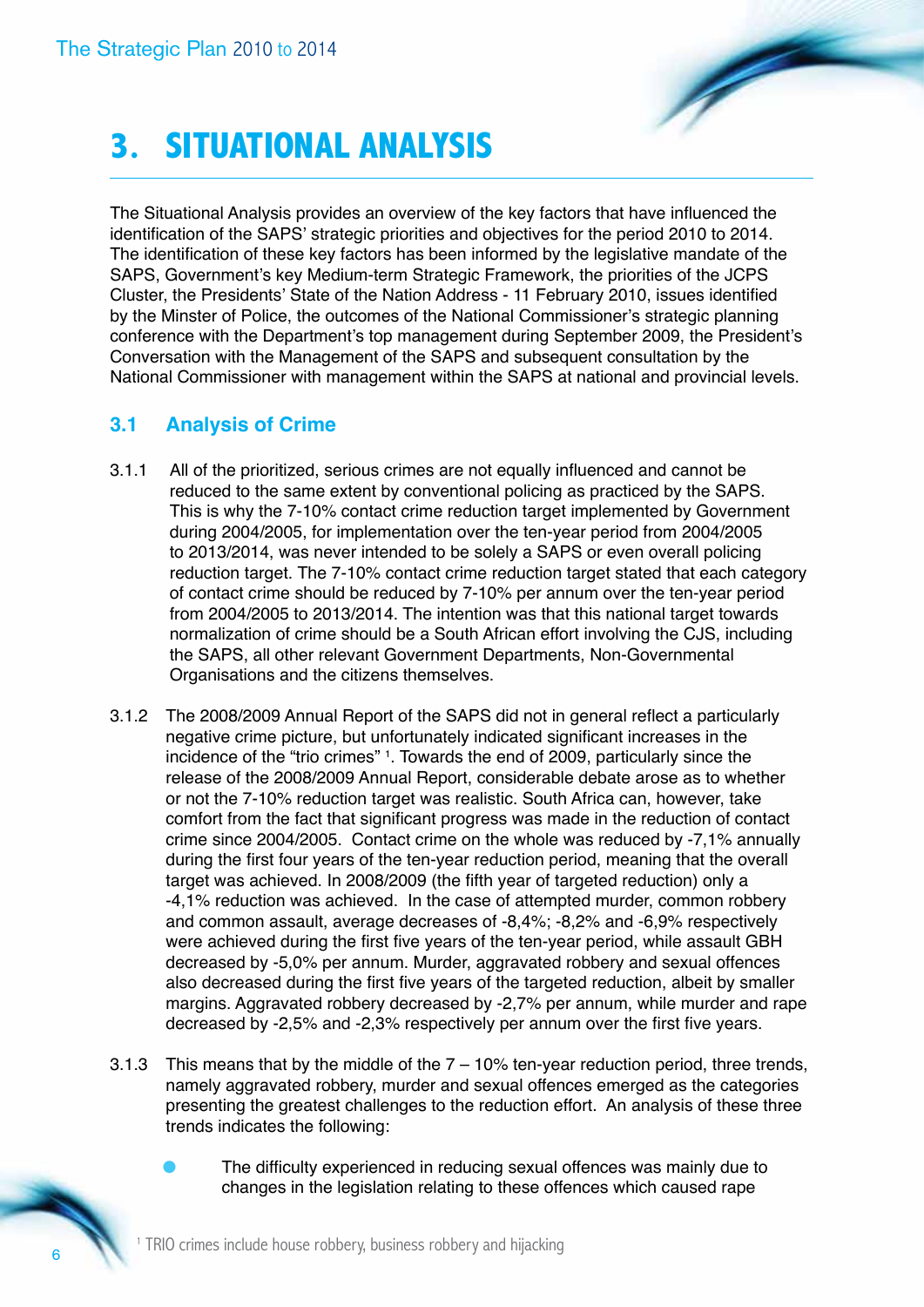to become a much broader category of crime and added a range of other sexual offences mainly generated by police action to the previously existing categories of rape and indecent assault. This led to an increase in sexual offences which brought the average reduction down to -2,3% per annum.

If aggravated robbery is disaggregated into its subcategories, street/public robbery (60% of the total) decreased by an average of -6,3% per annum between 2004/2005 and 2008/2009. At the same time, the TRIO crimes (almost 40% of all aggravated robbery) increased as follows per annum:

| <b>Crime</b>      | Average increase per annum 2004/2005 - 2008/2009 |
|-------------------|--------------------------------------------------|
| House robbery     | 19.4%                                            |
| Business robbery  | 55.7%                                            |
| Carjacking        | 1,6%                                             |
| <b>TOTAL TRIO</b> | 15,3%                                            |

- It should, however, be noted that while business robberies increased by 55.7%, there has been a steady decline in robberies against established big businesses, largely due to partnerships between the Department and organised business. The majority of the increase in business robberies is directly related to an increase in small businesses and the vulnerabilities faced by this sector.
- It seems as if the SAPS, together with its Metro partners and private security providers, achieved a reduction in aggravated robbery in the streets and public spaces of the Central Business Districts (CBD's), townships and suburbs. However, this apparently pushed the perpetrators into the more private spaces of residential and business areas, which then led to an escalation of the TRIO crimes - particularly house and business robbery. Although only a very a small proportion of victims of these TRIO crimes are fatally wounded, that proportion is growing and this exerts upward pressure on murder trends. The effect is that murders were only reduced by -12,6% during the first five years of the reduction period (an annual reduction of -2,5% per annum).
- 3.1.4 The essence of the crime problem in South Africa is therefore to stop or stabilize any further increases in TRIO crimes, then to systematically reduce all aggravated robberies. The management of perceptions and fears relating to these crimes is of paramount importance. The reason is that, although the TRIO crimes account for only 6,9% of all contact crime and 2,3% of all serious priority crime, they may have an extremely detrimental impact on investment, from both international and local sources in the country, tourism to South Africa and the entrepreneurial capacity of South Africa, which in turn negatively affects South Africa's capacity to address the socioeconomic conditions which contribute to the root causes of crime in general.

## **3.2 Service Delivery at Station Level**

3.2.1 The police stations that serve local communities are the window to the SAPS because it is at this level that the vast majority of the citizens of the country access the services provided by the SAPS, as mandated by Section 205 of the Constitution. The SAPS has developed and implemented a number of initiatives during the preceding five years aimed specifically at improving the levels of service delivery at station level. Examples of these initiatives are the restructuring of the stations into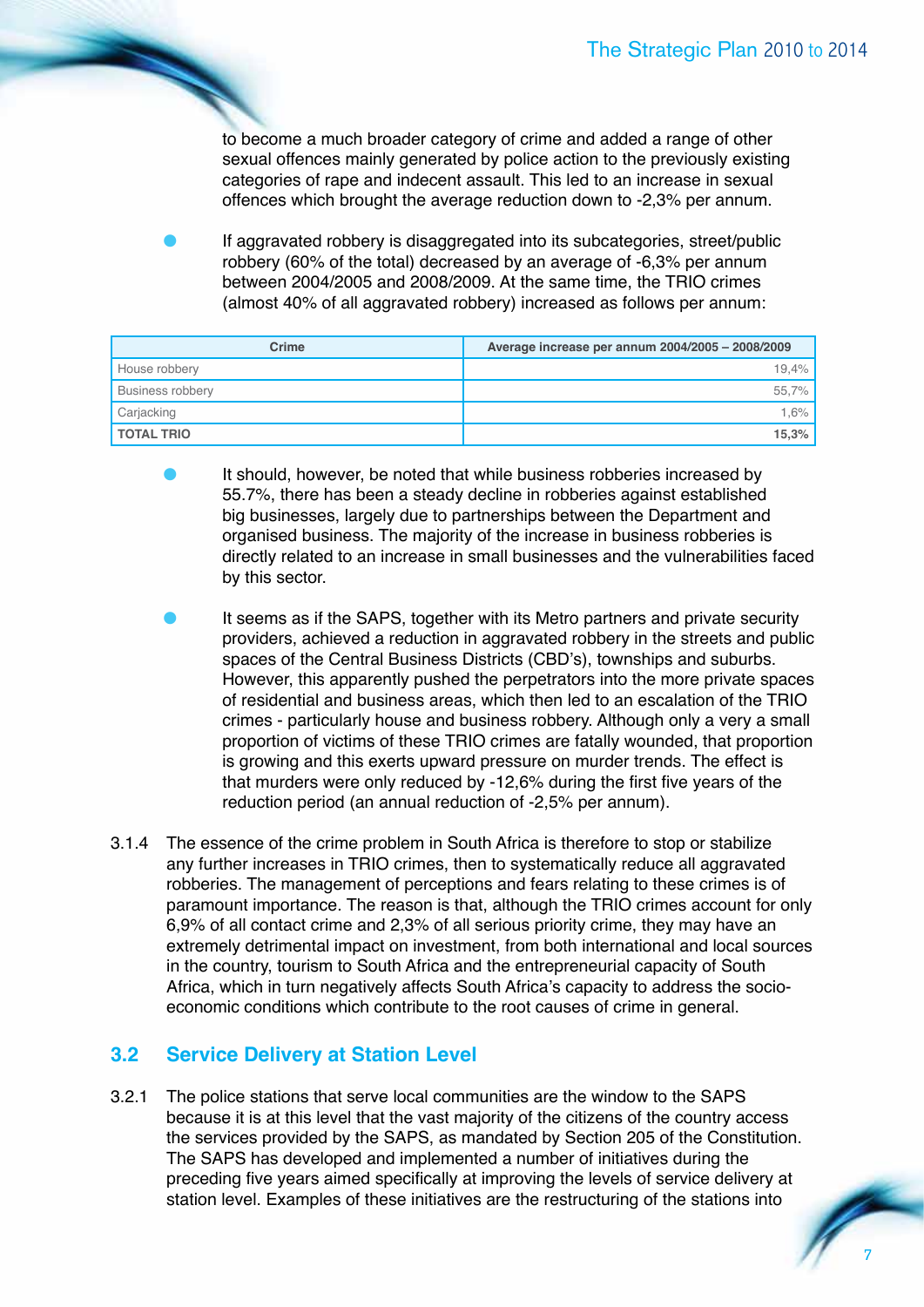more manageable clusters, the placement of senior, experienced personnel members at this level to coordinate effective and responsive policing within and across station boundaries, either as Station Commanders or as Cluster Commanders, and the implementation of Sector Policing in station precincts throughout the country. In addition to this, the station precincts in the country in whose area more than 50% of the priority crimes are committed, were identified and targeted for focused support from national and provincial levels, to support them in efforts to effectively address crime. The capacitating of stations across the country as described was supported by the adequate resourcing of stations and the upgrading of the technology and corporate systems available to manage crime and their station resources. The Government, the Executive and Management of the SAPS and communities served by local police stations, will continue to expect the unremitting improving of the levels of service delivery in terms of all of the services provided by the SAPS.

- 3.2.2 The levels of service delivery at station level are closely aligned with the levels of professionalism of personnel in their dealings with those individuals and organizations that access or contribute to the services provided by the SAPS. The more focused implementation of the Batho Pele programme, the rigorous application of risk management, the combating of corruption involving SAPS personnel members and the continued development of the skills of personnel members, will contribute to the continuous improving of levels of professionalism.
- 3.2.3 The expectations of a better life by the broader population since democratization of South Africa, have not been realized in all respects, and frustrations in this regard have been seen in the form of violent service delivery and labour-related protests. These protests have in the recent past been difficult to anticipate, have involved large numbers of people and, in many cases, have resulted in the perpetration of serious, violent crime such as public violence, malicious damage to property, assault and intimidation. The policing of these protests places an additional strain on the SAPS' resources, often leading to serious injury to personnel members and the damage/ destruction of physical resources. It is anticipated that protests of this nature will continue to materialize over the medium-term and consequently require additional planning and allocation of resources by the SAPS.

## **3.3 Community Participation in Fighting Crime**

- 3.3.1 There has, since the inception of a democratic dispensation in South Africa, been continuous, robust debate on the levels of crime and the success of Government in addressing crime. An important outcome of this debate on crime and what should be done to address it has been the need for the constructive involvement of all communities in the activities of the SAPS and Government as a whole in combating crime. The expectation that the SAPS eradicate crime in this country without such active involvement is unrealistic. Several platforms exist for such community involvement, the majority of which have been initiated by the SAPS, including the Community Police Forums, the Crime Stoppers reporting line, the recently established Crime Line, the Police Reservists and various community-based crime prevention initiatives such as the Youth Crime Prevention Capacity-building Programmes, the Anti-Rape Strategy and Local Crime Prevention Development Programmes.
- 3.3.2 The SAPS acknowledges and promotes the need for community involvement in the fight against crime and there have been numerous calls for such involvement from the Executive and Management of the SAPS for the mobilizing of communities in the fight

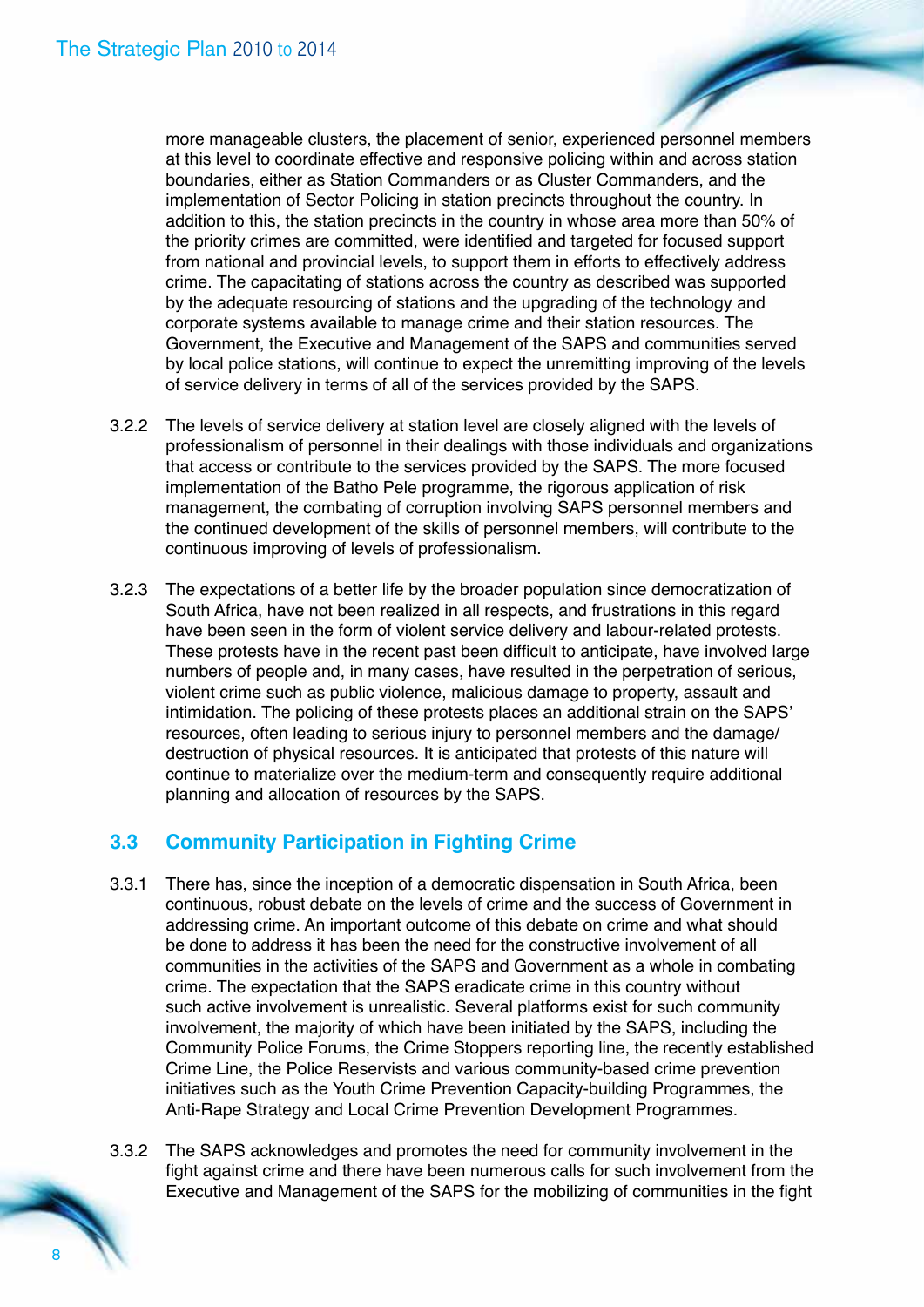against crime. There are, despite the best efforts of the SAPS, still large sectors of South African society that are not optimally involved in the SAPS' initiatives aimed at preventing crime and eliciting information on criminals and their activities.

## **3.4 The Investigation of Crime**

- 3.4.1 The investigation of crime is a core function of the SAPS, also mandated by Section 205 of the Constitution, which plays a crucial role in the combating of crime in the country. The more effective the SAPS is at investigating crime that has been committed, the less likely individuals will be to actually commit crime. The effective investigation of crime therefore remains a powerful deterrent in the fight against crime. During the preceding years, structural changes have been made to the Detective environment and most notable of these changes has been the closure of some specialized units. The need for the re-establishment of certain of these specialized units has been identified by certain sectors of the community as well as the Executive and Management of the SAPS. At police station level, Detective Service Centres have been created to improve the response to reported crime and the recruiting and training of detectives has been an ongoing process. The further, intensified capacitating of the Detective Service within the SAPS has been identified by the highest level of Government as a necessity in the fight against crime.
- 3.4.2 The Directorate of Priority Crime Investigations (DPCI) was established in terms of the amended South African Police Service Act to prevent, combat and investigate national priority offences. The operational priorities for the DPCI are focused on crimes such as Corruption (especially within Government Departments), Serious Economic Crimes (i.e. internet fraud, card fraud, cheque fraud, counterfeit goods), and Organised Crimes (i.e. vehicle-related crime, precious metal and diamond crime, non-ferrous metals, narcotics, wildlife crimes, stock theft, and violent crime). The appointment of the Head of the DPCI during May 2009 initiated a process of the gradual capacitating of the DPCI to place it in the position to fulfil its mandate.
- 3.4.3 Crime intelligence contributes to the prevention and investigation of crime by identifying crime prone areas and suspects and conducting operations focused on violent organized crime, security intelligence, property-related crimes and crimes dependent on police action for detection. Crime Intelligence operates at various levels within the SAPS and therefore strives to provide products and services that meet the needs of various clients. Crime Intelligence provides a key informational support function to Visible Policing, the DPCI, as well as the Detective Service. It is therefore imperative that this function has the capacity to effectively support the proactive and reactive informational needs of the SAPS' key operational functions and has also been prioritised by Government for accelerated capacitating as a key component of the fight against crime.

## **3.5 The Justice, Crime Prevention and Security Cluster**

3.5.1 The SAPS is an integral part of the JCPS Cluster and contributes to the priorities of the JCPS Cluster through its planning process, including the Strategic Plan and Annual Performance Plan. The focus has been on the improving of the efficiency and effectiveness of JCPS Cluster Departments including, reducing case backlogs; the speedy resolution of trials; effective safety and security in detention facilities; and increased use of alternatives to custodial sanctions, especially focusing on children. The JCPS Cluster has also prioritized the integration of existing intra-departmental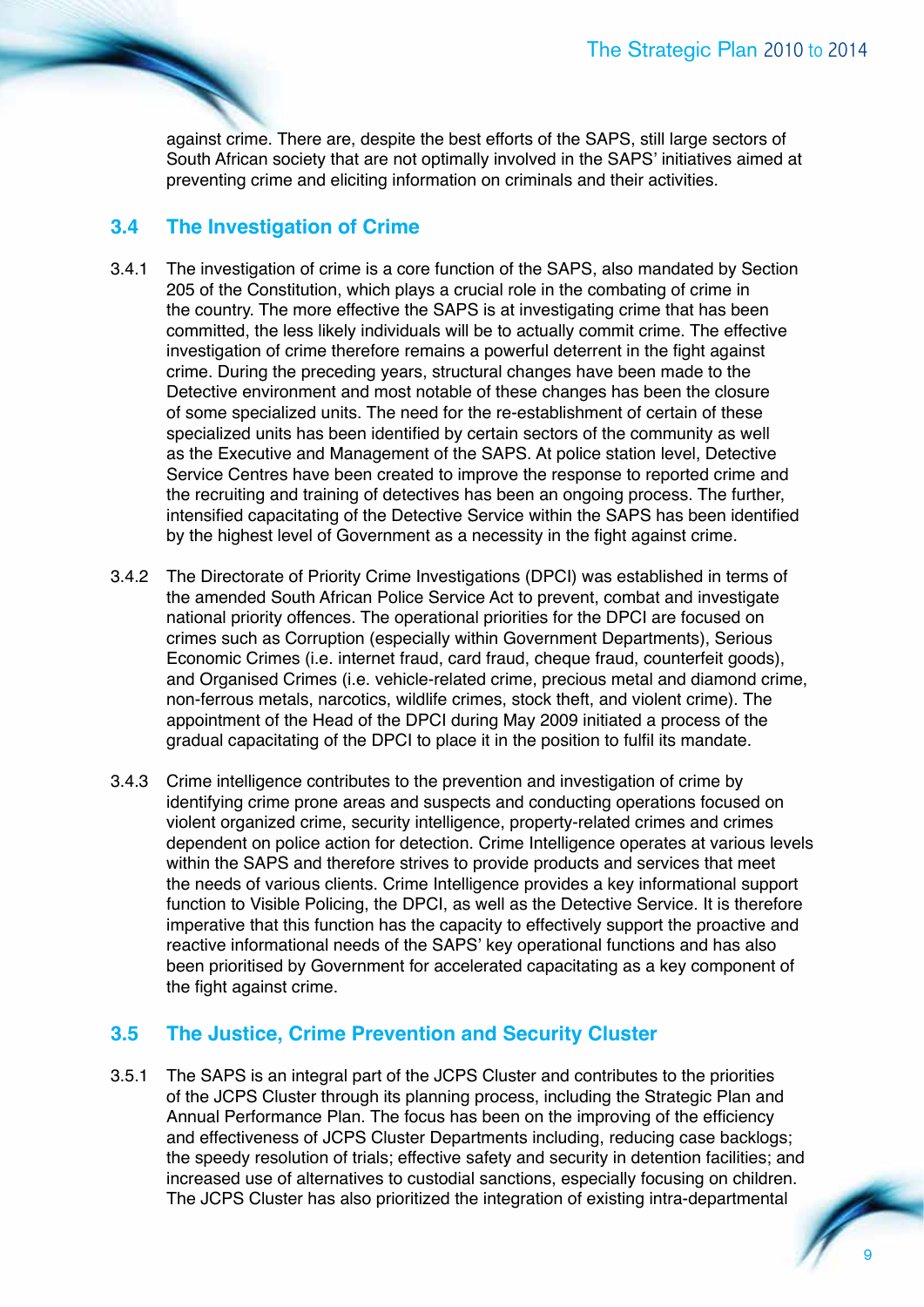information technology systems and the focused development of additional systems. The SAPS will continue to contribute actively towards the establishing of an integrated, modernized and well-managed CJS, in line with the prioritisation of this issue at the highest level of Government.

## **3.6 Increases to the Staff Establishment**

- 3.6.1 The SAPS has, since 2003, increased its staff establishment in order to increase the number of operational personnel members available for all key functions at station level, but specifically to increase the number of personnel members performing visible policing functions. The staff establishment has increased significantly from 131 500 in 2003 to 192 240 in March 2010. The increase in the number of operational personnel members was necessary given the nature of policing in the country, however, the SAPS will in future focus on improving the quality above the quantity of personnel recruited. It will also be necessary to pursue specific recruitment directions in order to bolster service delivery at station level in line with the requirements of the CJS.
- 3.6.2 The substantial increases in the staff establishment of the SAPS have, in certain instances, not achieved the desired effect. Although additional personnel have been appointed to fill posts, the deficiencies in respect of skills levels remain a concern. The SAPS will therefore focus on the bridging of the skills gap through continued skills development and the appointment of skilled personnel. The annual targets may, however, be reduced to ensure quality recruitments above quantity.

## **3.7 Improving Infrastructure**

3.7.1 The geographic distribution of the SAPS is substantial as it is one of few government departments that has a physical presence in virtually every city and town across the country. This extensive distribution is essential in order that the services provided by the SAPS in support of safe and secure communities, may be accessed as quickly and conveniently as is possible. There are, however, areas of the country in which the SAPS, due to past imbalances, is not as accessible to the community as it should be, resulting in citizens having to travel unacceptably long distances to access basic policing services. The infrastructure that the SAPS has at its disposal was inherited from the previous dispensation and is therefore characterised in some areas by the favouring of certain sectors of society. In addition, this infrastructure of stations was adequate for a time during which the SAPS was substantially smaller in terms of personnel than it is at present. Due to the large number of stations, i.e. 1 117, it is not possible, given budget constraints, to adequately maintain this vast infrastructure. The building of new police stations to improve the accessibility of policing services to the community as well as the improving of the condition of existing stations is therefore a medium-term priority for the SAPS.

## **3.8 Technology and Resource Utilisation**

3.8.1 Technology is a critical success factor in the successful performing of the SAPS' core and support functions and is an integral part of the CJS. The SAPS has invested significantly in the upgrading of the technology available to numerous capacities including Visible Policing, Detective Services, Crime Intelligence and the Criminal Record and Forensic Science Services, taking into consideration the technological requirements of the CJS. Continued technological advancement has been prioritized by Government, the JCPS Cluster and the SAPS as a critical enabler in addressing

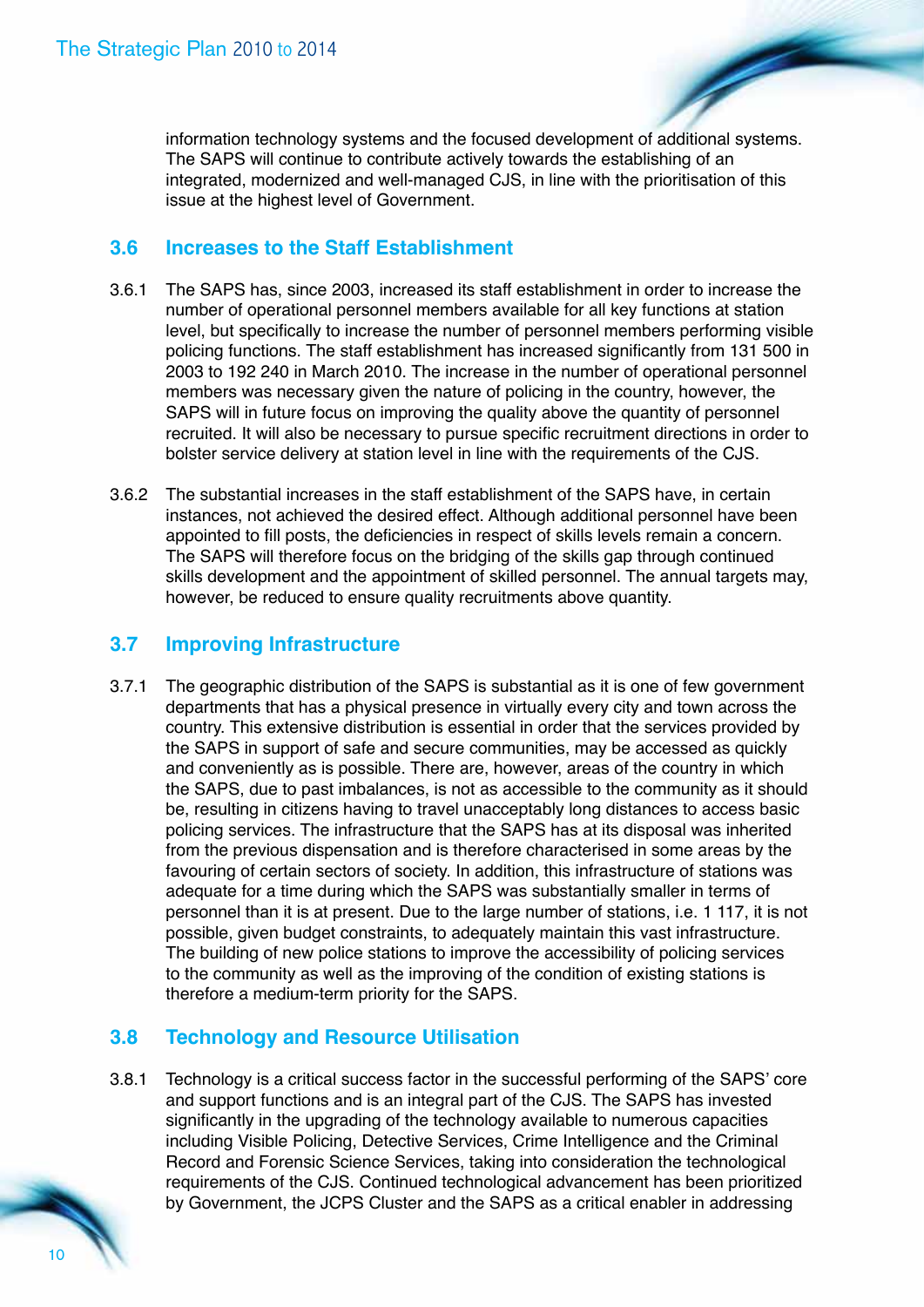

3.8.2 The increases to the staff establishment of the SAPS have been matched by concomitant increases in the levels of resources required for operational policing and in particular critical items such as vehicles, firearms and bullet-resistant vests. The utilisation of these resources, particularly vehicles, in pursuit of the strategic and operational objectives must, however, be improved as a key driver of improved service delivery.

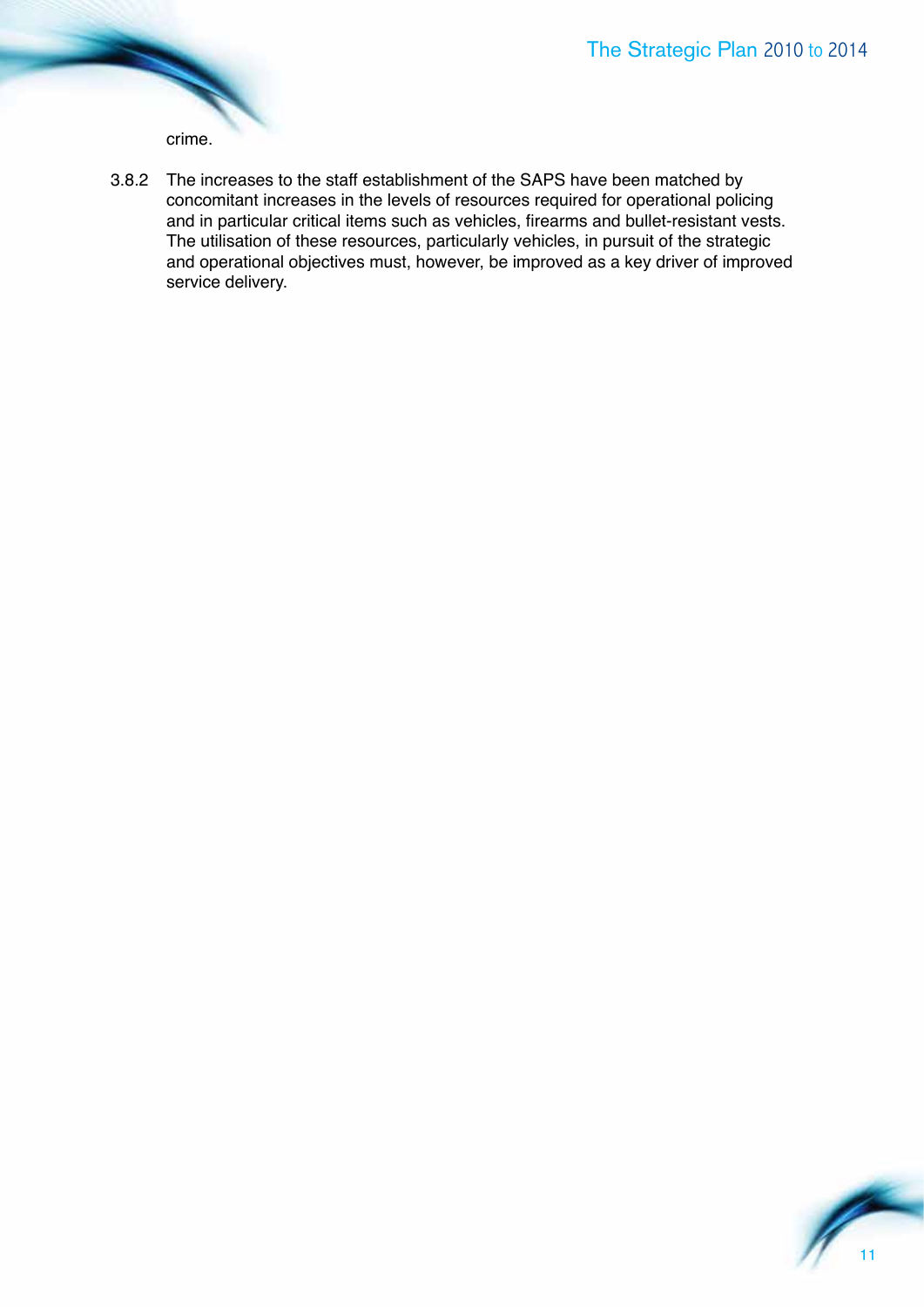# **4. STRATEGIC PRIORITIES OF THE SAPS**

The SAPS has identified a number of broad, strategic priorities that will direct its annual planning for the period 2010 to 2014. These strategic priorities are subdivided into operational priorities, i.e. those priorities directed at the SAPS' core functions in terms of Section 205 of the Constitution; and the organisational priorities, or those priorities aimed at the managing of the SAPS' resources.

## **4.1 Operational Strategic Priorities**

#### **4.1.1 Crime Prevention**

#### **4.1.1.1 Reduction of Crime Levels**

 The **reduction of crime levels**, specifically the **"TRIO crimes"** and **crimes against women and children**, including domestic violence, which despite continued success during the past, remains a challenging task given the prevailing socioeconomic conditions in the country. This is an objective that the SAPS can't achieve on its own and will require an integrated approach involving all communities and spheres of Government. The developing and implementation of **an intelligencedriven, integrated and comprehensive crime prevention strategy** will ensure this integrated approach. The **reduction of illegal firearms**, and the addressing of substance abuse, which are significant contributory factors in serious and violent crime in the country, will be addressed within the context of the strategy.

 **Increasing the visibility of SAPS personnel members**, particularly at station level, is a priority and includes the focused patrolling of cities and highways, informed by identified crime tendencies and patterns and the appropriate use of Tactical Response Teams. Significant strides have been made in increasing the number of police officials within the visible policing environment, however, it has become necessary to re-evaluate the manner in which resources are being utilized, thereby improving the effective use of current resources. Various strategies will continue to be used to improve the effectiveness of visible policing, examples of which include the strengthening of police stations where there is a high occurrence of crime (high contact crime stations), the utilisation of force multipliers (e.g. Metro Police) and partnership policing and sector policing.

The medium-term target for the Crime Prevention Strategic Priority will be focused on the reduction of levels of all serious crime by between 4-7% over the medium-term period. In addition, the target for the reduction of levels of contact crime has been set at 34% and the target for the reduction of TRIO crimes has been set at 31% for the period 2010 - 2014.

#### **4.1.1.2 Improving Police Response**

Improving the **police response times** is an objective that remains a priority for the Department. The successes of the Gauteng 10111 pilot needs to be expanded and rolled out to other provinces, in support of initiatives to improve response times.

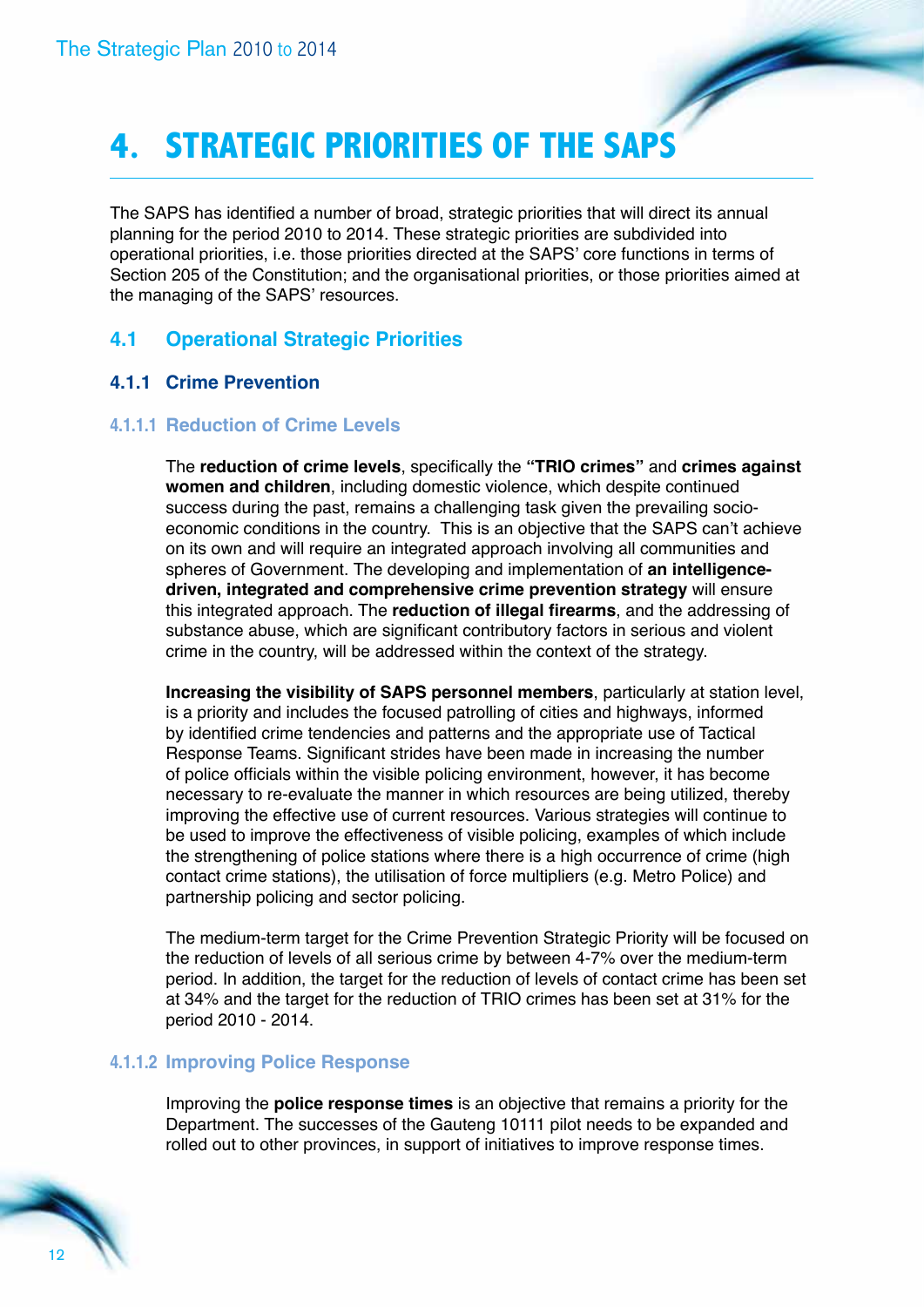#### **4.1.1.3 Crime perception management**

 The **mobilization of the community in the fight against crime**, as emphasized by the President and the Executive of the SAPS, will be prioritised. Partnership policing has been and still remains a priority for visible policing. Partnerships do, however, not only refer to the community, but to a variety of role players within government, business, municipalities, interest groups, etc. The creation of partnerships has to occur at all levels, from a national level right down to sector level at every police station.

The establishing and developing of partnerships will be undertaken in tandem with the **building of a positive image for the SAPS**. The introduction to this Strategic Plan emphasises the need for the SAPS to establish professionalism, authority and respect in the services that are provided to communities. These factors will be pursued by entrenching basic command and control, in addition to the focused and responsive providing of information, and the measured reaction to information concerning the functioning of the SAPS, which is in the public domain.

The further development and implementation of the **Victim Empowerment Programme** will also be a medium-term focus in the managing of the effects and perceptions of crime. It is the intention of the SAPS that the number of crimes reported to the SAPS, specifically contact crimes, increases over the medium-term. To facilitate the measuring of increased reporting of crime by victims, **an annual victim survey** will be conducted in collaboration with the other key departments in the CJS.

#### **4.1.1.4 Effectiveness and Integration of Border Management**

Improving **regional cooperation** is required to improve efforts in combating of crime that has the potential to affect the Southern African region and the Continent. The SAPS will take a leading role in defining the relationship between a local police station, borderline, port of entry and exit, and a police station in a neighbouring country. The establishment of effective regional policing is therefore the ultimate priority, especially around the country's borders. Counterparts in neighbouring countries do not, however, always have the same resources as does the SAPS, and this makes interaction difficult. Agreements regarding the shared use of resources, particularly police stations between neighbouring states, will be established. In addition, different countries have different ways of dealing with crime, e.g. stolen vehicles, and the approach to relevant crimes must be harmonized. Joint and coordinated working relations will facilitate the fight against crime.

The establishing of a **Border Management Agency** has been prioritised at the highest level of Government and will see the establishing of a mechanism that will oversee the various aspects associated with the securing of South Africa's borders, including borderlines and ports of entry and exit. The SAPS will have a crucial role to play in this regard together with other departments such as the South African National Defence Force and the Department of Home Affairs.

#### **4.1.1.5 Policing incidents of a public disorder or security nature**

The SAPS has a responsibility to create and maintain capacity to respond to situations which are not deemed to be "normal" crime but rather **incidents of a**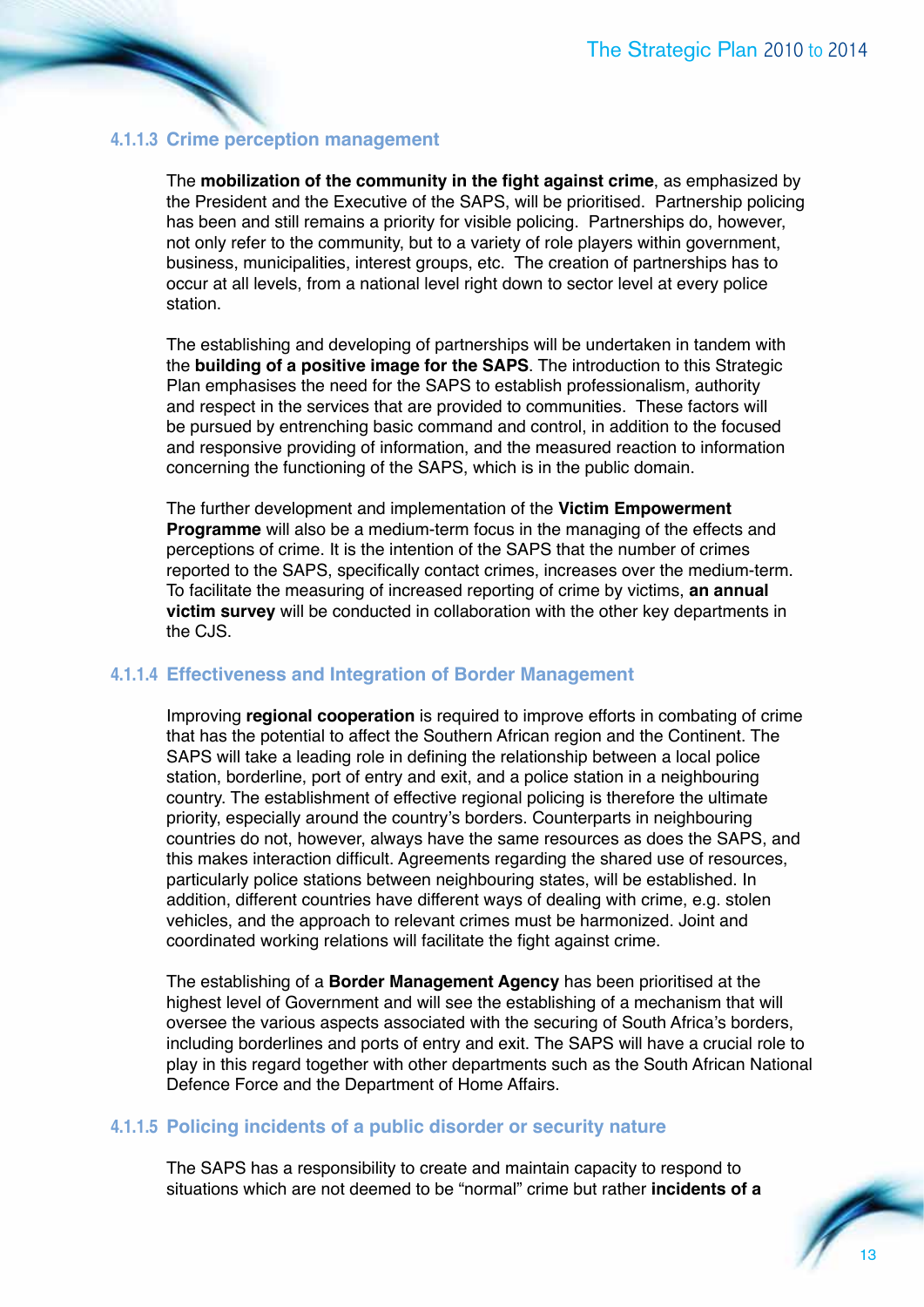**public disorder or security nature**. Although this capacity should be utilized for visible policing functions, the capability to respond to extraordinary situations remains a priority. Extraordinary situations refer to crowd-related incidents of both a violent and non-violent nature as well as incidents affecting the security of the State (i.e. marches, strikes, service delivery protests, etc).

P

This specialized capacity does not only refer to interventions within the borders of the Republic, but external deployments in terms of international obligations. The SAPS is regarded as a leading policing agency on the Continent and is therefore often approached to assist with peace keeping initiatives. Although our role is important in this regard, the fulfilment of this role does impact on the capacity of the SAPS in terms of policing within the borders of the Republic.

#### **4.1.1.6 Combating Corruption**

 The **prevention, detection and investigation of corruption** within the ranks of the SAPS will be a major focus area in the following years. An Anti-corruption Strategy has been developed for the SAPS, which focuses on the prevention of corruption, the effective investigation of cases of corruption involving SAPS personnel members, the detection of corruption to ensure the exposing corrupt practices, and the restoration of the SAPS' policies, procedures and systems to prevent re-occurrence of corrupt practices.

 The **managing of the perceived and actual levels of corruption** is crucial in order that the community and members of the SAPS alike have a realistic understanding of the actual extent and implications of corruption.

The effective detection of fraud and corruption can only occur with the assistance of the public as well as employees within the SAPS. The management of the SAPS will therefore ensure that the Anti-corruption Strategy is properly communicated both outside and within the SAPS, and that it is implemented to its fullest extent. The implementation of this Anti-corruption Strategy will be undertaken in conjunction with all departments, but specifically those in the JCPS Cluster, including specific **anticorruption operations across the Cluster**.

#### **4.1.2 Investigation of Crime**

- 4.1.2.1 The focus of this priority is the **effective investigation of reported crime** within South Africa, with a focus on the detection and the court-ready case docket rates. In addition to addressing the basic performance requirements of the investigative process, the focus will also be on **apprehending and charging known criminals**, particularly those that operate across provincial boundaries.
- 4.1.2.2 The DPCI is a key operational capacity within the SAPS and in order to give full effect to its mandate in terms of Section 17 (1) of the amended South African Police Service Act, capacity must be established and developed within this environment. This Directorate represents a specialised investigative capacity with the SAPS whose focus will be on crimes that are a **national priority such as serious economic crime, with a key consideration being the combating of cyber-crime and identity theft (focusing on securing the identity and status of citizens), corruption and organised crime**.

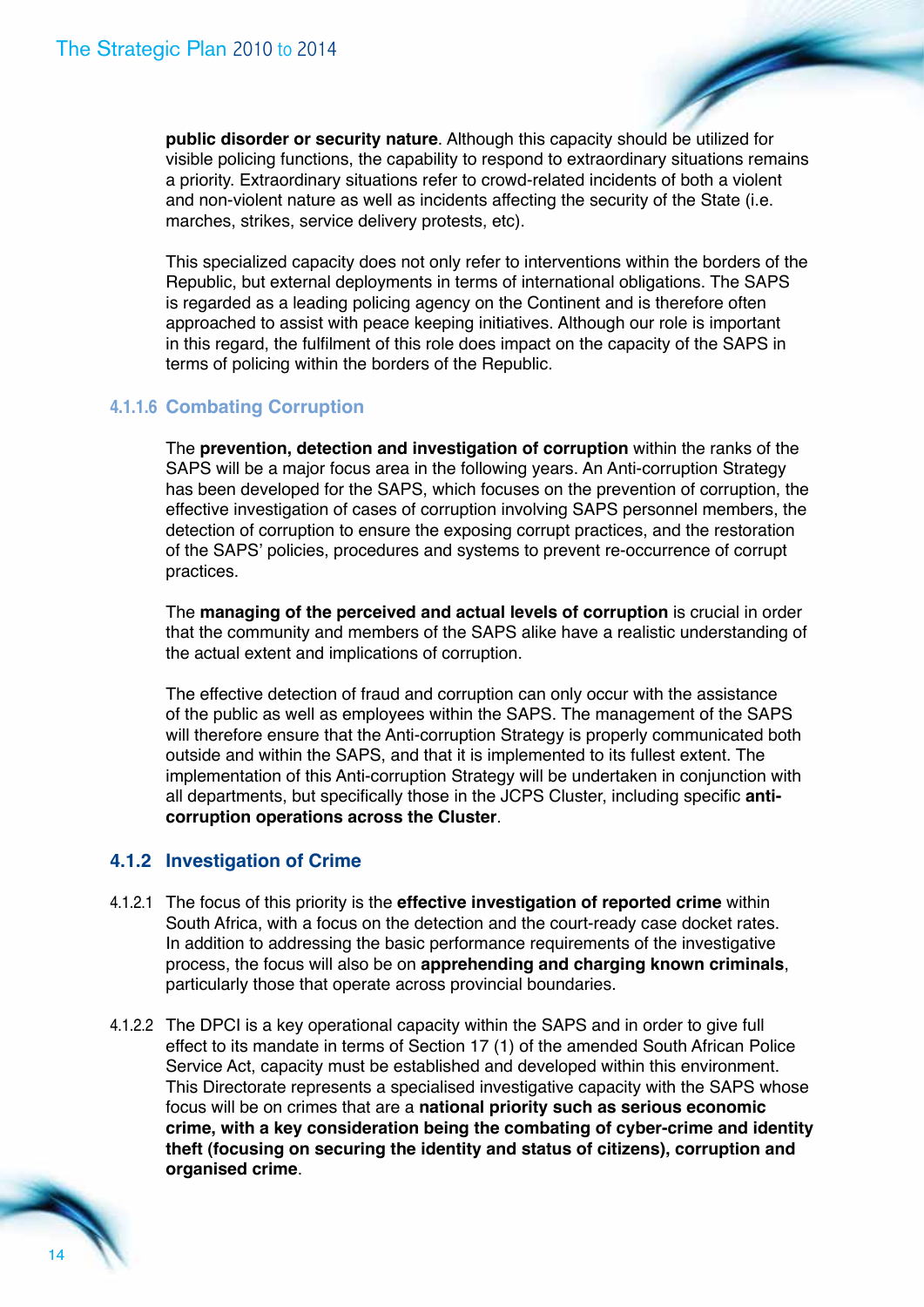- 4.1.2.3 A priority of Government is **the improvement of the CJS.** Medium-term initiatives planned in this regard include the aligning of the objectives, priorities and execution capacities of the various departments within the CJS; the compiling of a central CJS business plan and action plan to effect the aligning of objectives, performance targets and measurements for the CJS as a whole; the identifying and improving of specific components of the CJS whose weakness undermines the entire system; the improving of the performance of courts; the modernisation of the CJS through the development and implementation of tailored IT solutions; and the involving of the community at large in the fight against crime, focusing on securing community participation in key issues such as policing, parole boards and community sentencing.
- 4.1.2.4 **Increasing the capacity and professionalism** of detectives investigating crime has been a priority for some time within the SAPS, however, due to significant increases in capacity, a backlog has been created in the training of detectives. The SAPS will prioritize efforts to enlist sufficient numbers of detectives to deal with the investigation of reported crimes by means of a comprehensive recruitment strategy, in addition to increasing the skills of detectives via the elimination of training backlogs and retraining of existing detectives.
- 4.1.2.5 The medium-term target for the Investigation of crime will be increasing the detection rate for contact crimes to 57,5%. The baselines and targets for court-ready case dockets rate will be established during 2010/11 as a result of the recent inclusion of this indicator.
- 4.1.2.6 With regard to certain priority crimes, particularly crimes against women and children and stock theft, the Department will establish **specialised units** to deal with these crimes, and also ensure allocation of resources to these units.

#### **4.1.3 Support to the Investigation of Crime**

#### **4.1.3.1 Improve Forensic services and fingerprints**

A concerted effort will be made to **improve the collection of evidence** at crimes scenes by crime scene experts. Additional focus areas within this environment will be **improving the procedures for the updating of records of offenders** that have been convicted of crime. These procedures will therefore ensure that repeat offenders are identified before bail hearings are held as this will significantly reduce the incidence of bail being awarded to hardened offenders. The sharing of databases (e.g. Department of Home Affairs) will further strengthen the capacity of the SAPS to identify individuals involved in crime.

#### **4.1.3.2 Capacitating the Criminal Record and Forensic Science Service**

The support provided to the investigation of crime is a key enabling factor in the SAPS' ability to successfully investigate reported crime. During the next five years priority will be given to **extending the capacity of the Criminal Record and Forensic Science Services Division,** due to the important role it plays in support of the investigation of crime. This will include the expanding of infrastructure to support the decentralization of the services provided. Coupled to this, the procurement of new technology or expanding of existing technology will be a priority. Improved training and competency certification, in accordance with international standards, will be focused on to improve the service delivery of individual employees.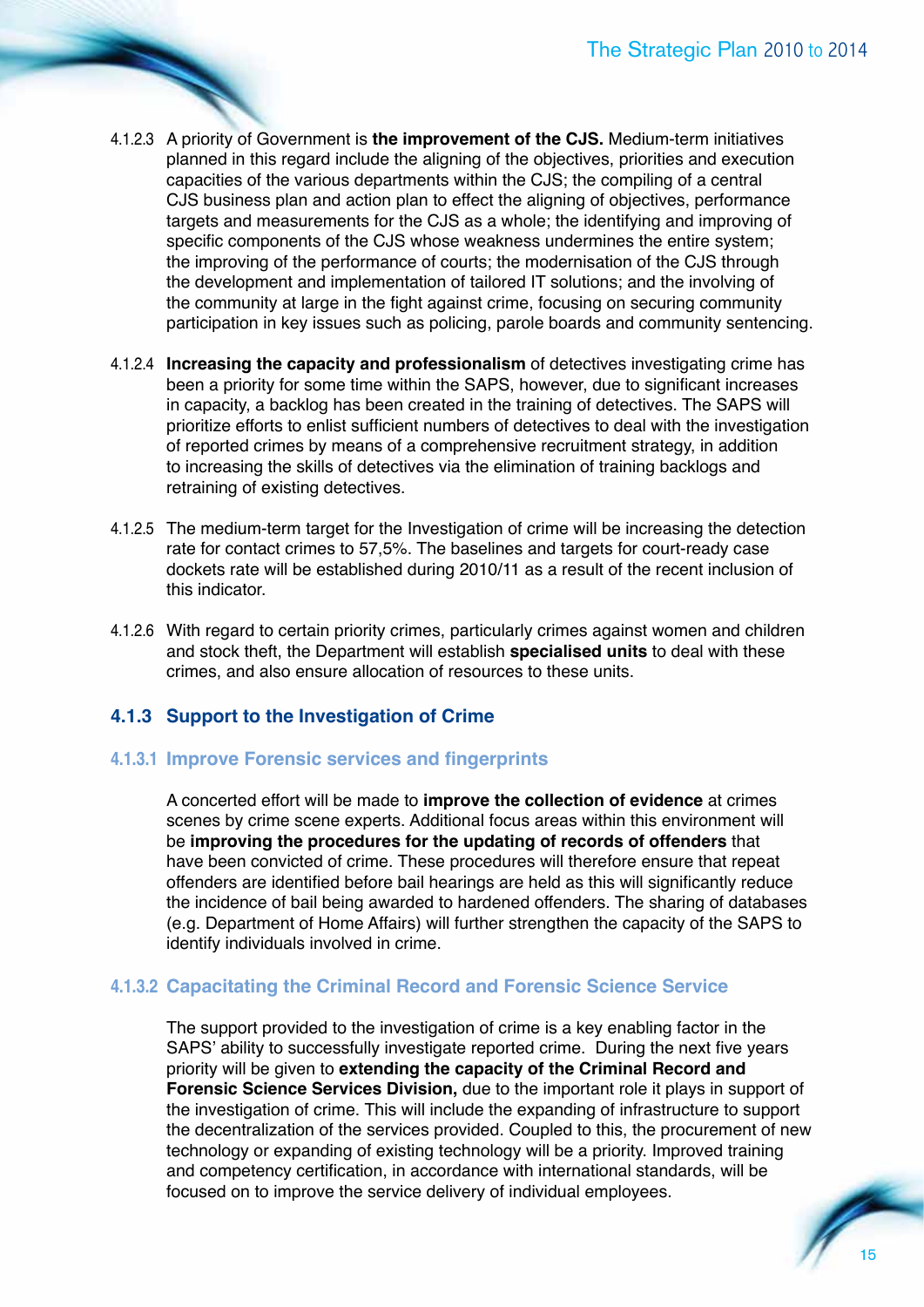**Proposed legislation enabling the SAPS to take fingerprints and blood samples of all arrestees will enhance existing databases.** However, implementation of this practice will impact significantly on the existing capacity of this environment as workloads will increase. The SAPS also intends vetting its own personnel via fingerprint testing, the obtaining of DNA, as well as testing of all police firearms. This process will be utilized to identify which police officials are involved in crime and should also significantly contribute in curbing corrupt and criminal activities within the SAPS.

P

 **The target focus over the medium-term will be incremental increase of the targets relating to the processing of forensic and fingerprint evidence, which currently stand at 92% and 76%.** The increase in performance relating to forensic and fingerprint evidence is dependent on the improving of the systems related to the processing of these categories of evidence.

#### **4.1.3.3 War Rooms**

In view of the success of the current **War Rooms,** there is a need for the Department to urgently roll out this approach to all provinces, with particular emphasis on provinces that have high levels of violent organised crime.

#### **4.1.4 Crime Intelligence**

4.1.4.1 Crime intelligence is a key support to the investigation and prevention of crime and the focus during 2010 to 2014 will be on providing quality services to its clients within the SAPS, so as to **provide actionable intelligence and to enable prosecutions**. In this regard, Crime Intelligence will emphasise intelligence operations pertaining to serious crime including contact and TRIO crimes, syndicates involved in drug and people smuggling, and human trafficking.

 The **capacitating of crime intelligence** so as to ensure improved service delivery will address the improvement of skills at various levels and the retention of these skills. In order to improve the provision of crime intelligence products and services, various strategies will be implemented during 2010 to 2014. These strategies will include: the development of better threat assessment and targeting systems; improving network collection by increasing ground coverage; the utilization of visible policing personnel for the gathering and provision of intelligence; increasing support for collectors by enforcing more effective management of sources; focusing on a "targeted" approach, i.e. more formal covert operations; improving targeted undercover operations through advanced covert methodology; focusing on interaction with other role players, e.g. other departments, Visible Policing and the DPCI; and improving intelligence database capabilities as well as access to remote systems for purposes of integrating information management.

# **4.2 Organisational Priorities**

The SAPS' organisational or support priorities will be measured over the period 2010 to 2014 in terms of the medium-term plans that have been developed specifically to ensure a comprehensive and integrated tabulation of the issues relating to the strategic priorities within this category.

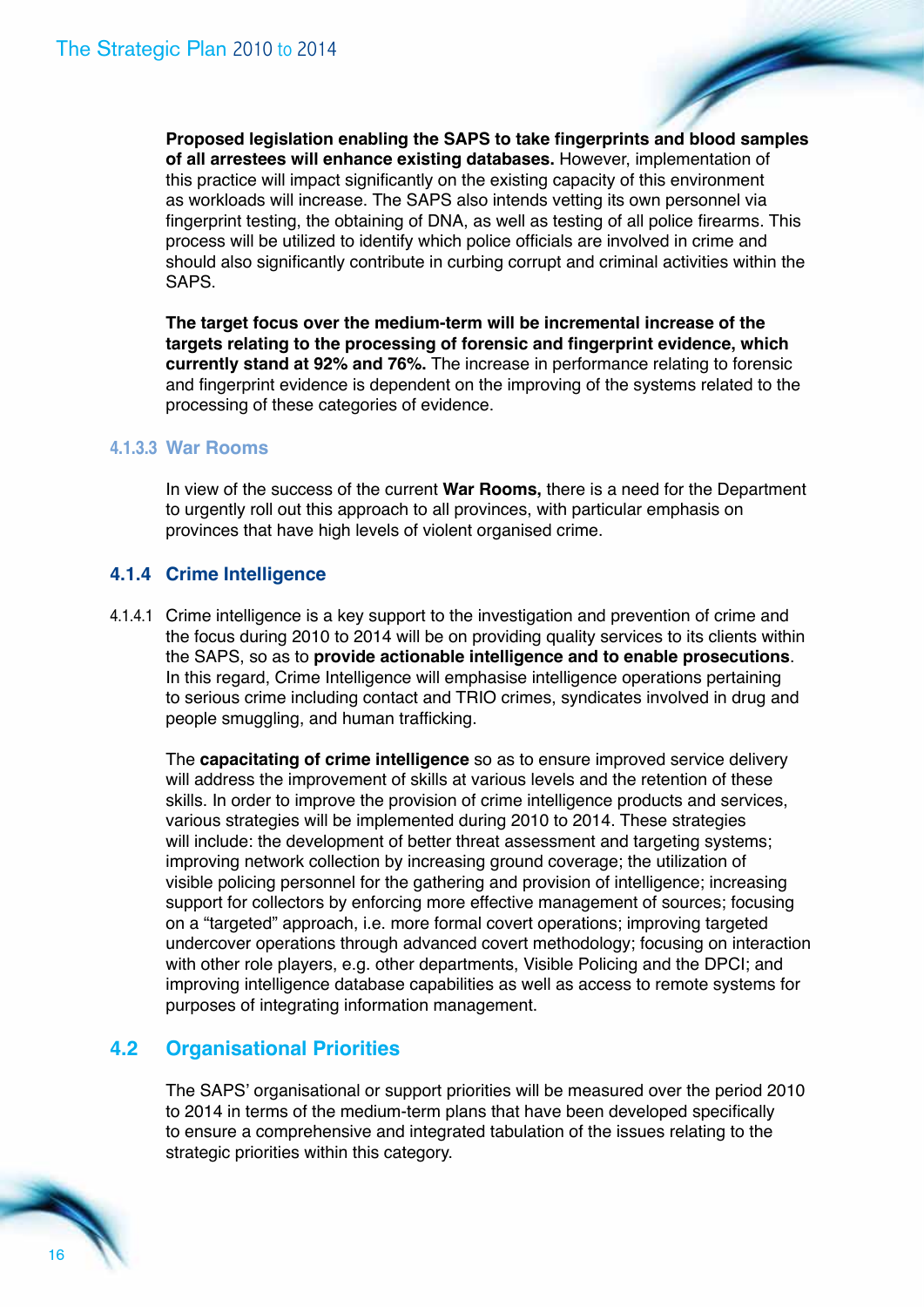## **4.2.1 Human Capital Development**

4.2.1.1 **Skills development and the retention of skills** will be a priority over the period 2010 - 2014. The shortage of skills within the SAPS cannot in all instances be addressed by the recruitment of personnel and the existing staff establishment must be developed to provide for certain of the scarce skills required. In this regard, training will play a vital role in creating pools of skilled personnel within the SAPS in order to meet future skill needs. This requires that a revision of existing training and skills retention practices and strategies be undertaken. The developing of additional training programmes to create pools of skilled personnel and a review of the current Scarce Skills Policy (to determine whether or not it is facilitating the retention of scarce skills), including the realization of Government's objectives contained in the Job Access Strategy, will be undertaken.

The SAPS' top management has identified "command and control" as one of the major problems being experienced in the management of personnel, above all at station level. It has therefore become essential to also develop and implement training courses for commanders at station level to not only provide them with the operational and tactical skills relevant to these jobs, but also to skill them in the management of their personnel.

- 4.2.1.2 The **focused recruitment of personnel** will continue to be a medium-term priority for the SAPS. There will, however, be a transition from volume-based recruiting to the more focused recruiting of individuals with skills that are required by the Department in its key areas of functionality.
- 4.2.1.3 The **health and wellness** of the SAPS' employees is an ongoing priority and the focus for the future will be on ensuring the health and wellness of employees, including physical maintenance, to ensure that members performing operational duties are capable of dealing with the physical demands of the job.

Employees can, however, only perform as well as what their physical surroundings allow them. In this regard, the improving of the SAPS' physical infrastructure, as per paragraph 4.2.2.1 below, will also impact positively on employee health and wellness.

4.2.1.4 The **transformation** of the SAPS must be progressed as a matter of urgency including issues such as representivity, racism, discrimination and effective discipline management. The improvement of the **employment equity** of the SAPS, in accordance with Government objectives, also remains a critical focus area. In this respect, existing affirmative action programmes will be continued and where required, additional programmes will be instituted. A concerted effort will be made to promote **gender equity** within the SAPS by developing and appointing women in decisionmaking posts. The drive to ensure the achievement of the required 2% target of people with disabilities within the SAPS will also be enhanced.

#### **4.2.2 Budget and Resource Management**

4.2.2.1 The need for the **improving of infrastructure** through a structured capital works programme within the SAPS, with specific reference to police stations and other office and specialized accommodation in the SAPS, is substantial. Budgetary constraints, however, impact on what can realistically be achieved. The building of new police stations, the renovation (refurbishing) of existing ones and the provision of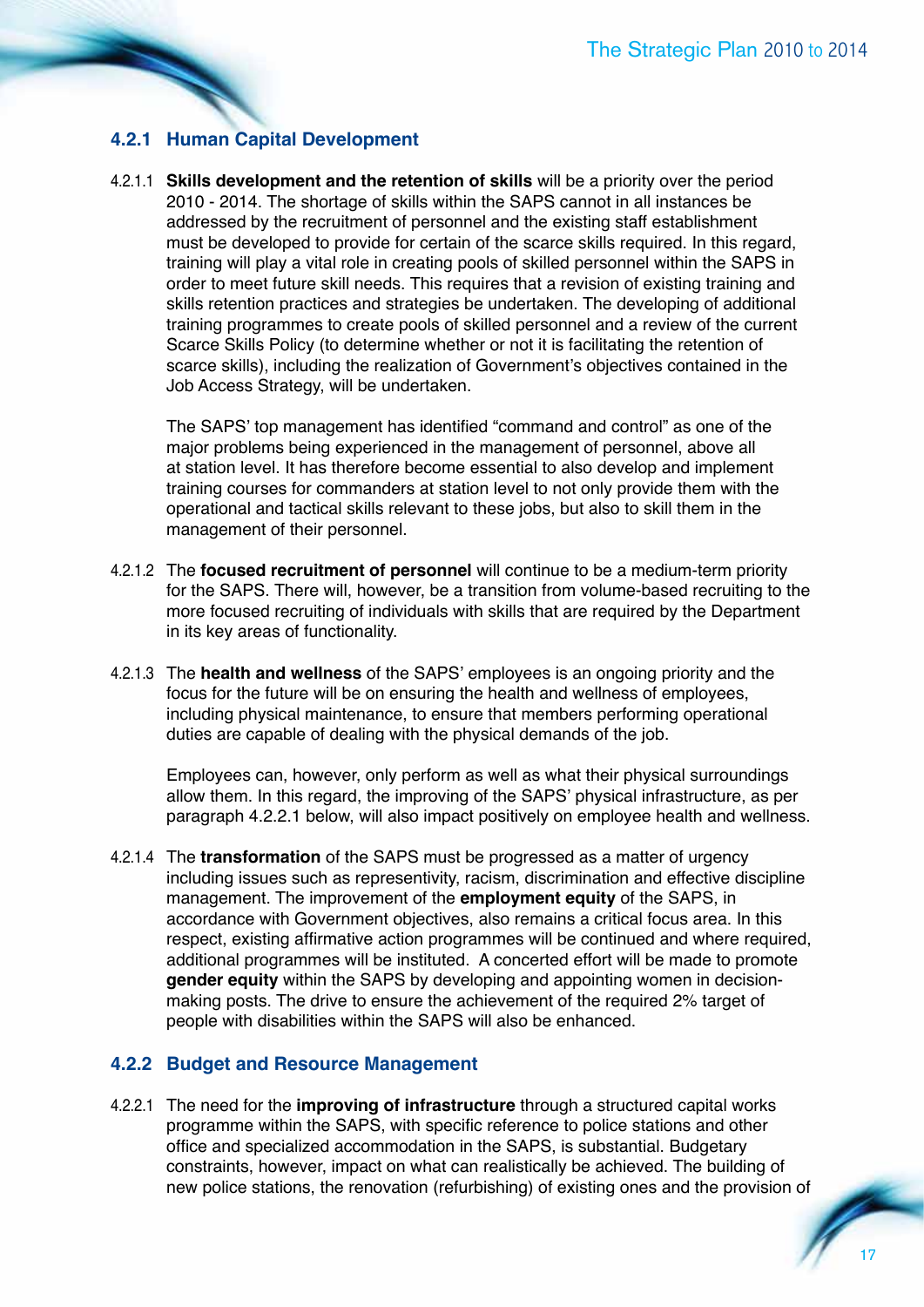accommodation in accordance with the determined need, will be prioritized in line with the operational priorities and objectives of the SAPS. The Long-term Infrastructure and Capital Asset Plan included in paragraph five below provides greater detail on the construction of stations and refurbishments planned over the medium-term. It will, however, be important that the improvement of infrastructure is conducted in a coordinated fashion, that available budgets are fully utilized and that contracting and subsequent service delivery are done in accordance with relevant legislation. The management of existing assets will be guided by the development of an Immovable Asset Management Plan to comply with the Government Immovable Asset Management Act, 2007.

F

- 4.2.2.2 The trend towards globalisation as well as the developing nature of South Africa's economy has placed a higher premium on effective **information technology** as a major contributor to the effective managing of core processes within any organisation, and none so more than the SAPS. The SAPS has developed an Information and Communications Technology Plan that provides an overview of the key information and communications technology issues that will drive the acquisition and maintenance of information and communication technology within the SAPS over the medium-term. The technological focus of the SAPS will be on the capacitating of the core functions of crime prevention, investigation and detection, in line with the technological and systems requirements of the CJS, refer to paragraph seven below.
- 4.2.2.3 The **enhancing of asset management** is a major focus area as this issue impacts on the level of service delivery, particularly at local level, the expenditure of the SAPS in line with its priorities and its ability to demonstrate the effective utilisation of its allocated budget. The majority of the physical resources employed by the SAPS are directed towards the performing of the core, operational functions. A key issue that must be addressed in this regard is the planned procurement and distribution of critical assets such as vehicles, firearms and bullet resistant vests. The expansion of the procurement of critical assets, in line with planned increases to the staff establishment of the SAPS, as well as the maintenance and replacement of these items, will be prioritized given the critical role that they play in safeguarding members and reducing the risks associated with operational policing duties.

#### **4.2.3 Enhancing Information Systems and Information and Communication Technology**

- 4.2.3.1 The developing, sustaining and implementation of information systems and information and communication technology over the medium-term will be directed, on the one hand, towards the requirements that the SAPS has in this regard, given its operational and support strategic priorities; and on the other hand to the system and information requirements of the CJS. This will include the following:
	- Single, coordinated management of continuum of criminal justice and performance across the CJS;
	- A system to be developed to ensure records and data on corruption crimes across the CJS;
	- The developing of a database of victims across CJS;
		- A database that enables convictions and sentences related to identity theft; and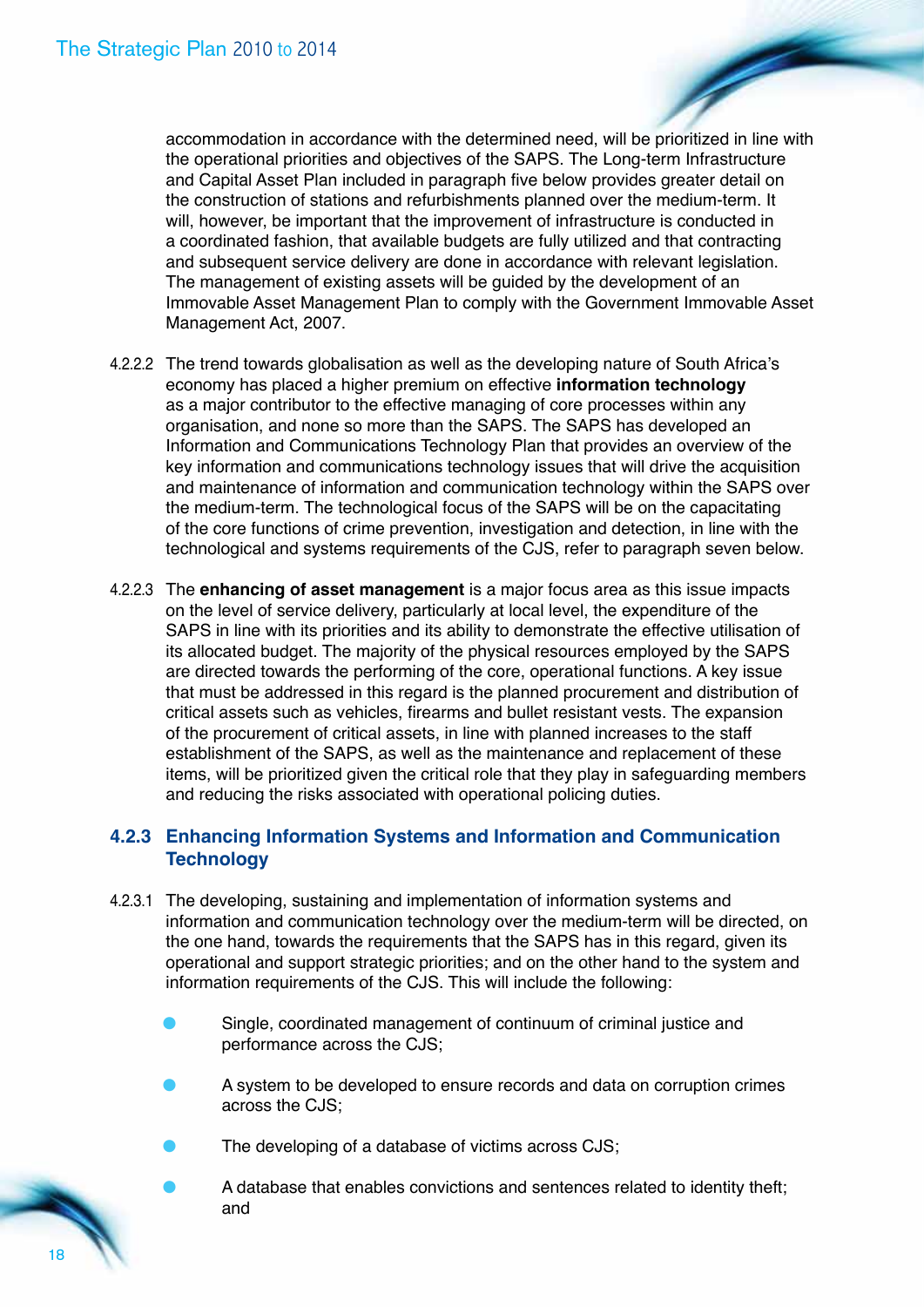The establishing of an integrated systems approach to combating cyber crime.

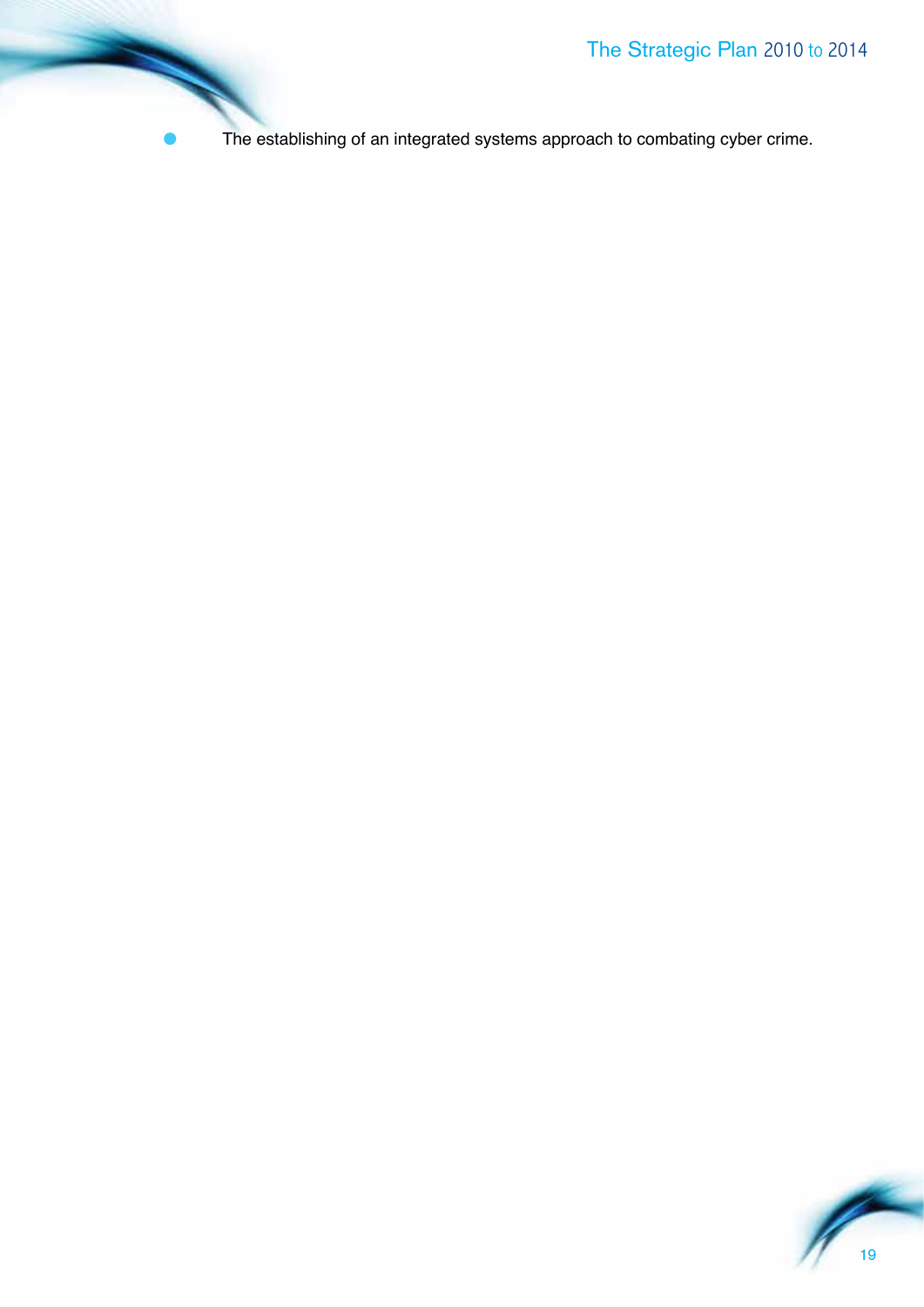# **5. LONG-TERM INFRASTRUCTURE AND CAPITAL ASSET PLAN**

5.1 The Long-term Infrastructure and Capital Asset Plan will respond directly to the requirements in this regard that have been determined by the National Commissioner, for the medium-term. The SAPS is currently in a position where the infrastructure that is in place does not provide access to the services provided by the SAPS to all communities, and certain police stations are in need of renovation. This plan will therefore direct the number of police stations that are constructed and renovated annually as well as the location of these stations.

The table below provides a medium-term infrastructre plan with regard to the construction and renovation of police stations  $2$ :

# **Definitions:**

- **New Police Stations (N)** Police Stations that are constructed in suburbs; townships; towns; cities or rural areas where no police stations existed previously.
- **Re-established Police Stations (RE)** Existing Police Stations that are replaced by new structures on its existing site.
- **Newly Re-established Police Stations (NRE)** Existing Police Stations that are replaced by new structures on a new site.
- **Repaired & Upgraded (including new structures) Police Stations (R&U)** Existing Police Stations that are extensively repaired and upgraded, which includes additional accommodation.

| <b>Province</b>     | 2010/11                              | 2011/12                            | 2012/13                                  | 2013/14                                                   | 2014/15                                         |
|---------------------|--------------------------------------|------------------------------------|------------------------------------------|-----------------------------------------------------------|-------------------------------------------------|
| <b>Eastern Cape</b> | Chungwa Police<br>Station (NRE)      | Cradock Police<br>Station (NRE)    | <b>Bolo Police Station</b><br>(R&U)      | Kamesh Police<br>Station (RE)                             | Queenstown Police<br>Station (R&U)              |
|                     | <b>Bisho Police</b><br>Station (NRE) | East London 10111<br>(N)           | Paterson Police<br>Station (R&U)         | Joza Police Station<br>(N)                                |                                                 |
|                     | Lady Frere Police<br>Station (NRE)   | Port Elizabeth<br>10111 Centre (N) | Steytlerville Police<br>Station (R&U)    | <b>Hankey Police</b><br>Station & Living<br>Quarters (RE) |                                                 |
|                     | Humewood Police<br>Station (R&U)     | Mtatha 10111<br>Centre (N)         |                                          | <b>Bethelsdorp Police</b><br>Station (RE)                 |                                                 |
|                     | Mount Road Police<br>Station (R&U)   |                                    |                                          | Lusikisiki Police<br>Station (NRE)                        |                                                 |
|                     |                                      |                                    |                                          |                                                           |                                                 |
| <b>Free State</b>   | Zandela Police<br>Station & LCRC (N) | Clocolan Police<br>Station (R&U)   | Kagisanong Police<br>Station (RE)        | Springfontein<br>Police Station (RE)                      | Vrede Cattle Theft<br>Unit (NRE)                |
|                     | Bloemfontein 10111<br>Centre (NRE)   |                                    | <b>Smithfield Police</b><br>Station (RE) |                                                           | Sonskyn<br>(Bloemspruit)<br>Police Station (RE) |

<sup>2</sup> Subject to change due to unforeseen delays including weather delays; labour strikes; unavailability of material; scope changes; poor performance by contractor; bankruptcy by contractor; etc.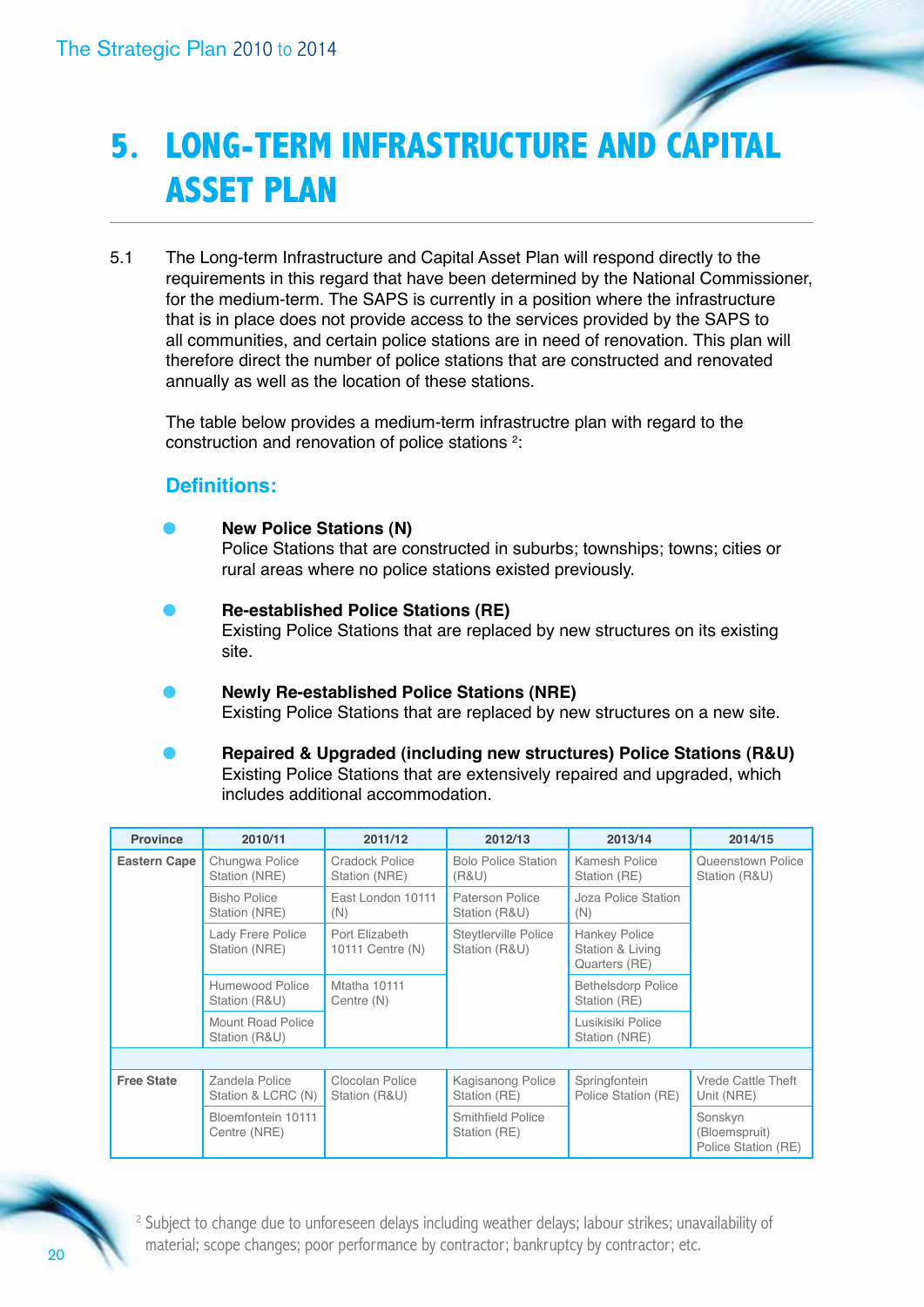|                            |                                                 |                                                             |                                                    |                                                   | The Strategic Plan 2010 t                                    |
|----------------------------|-------------------------------------------------|-------------------------------------------------------------|----------------------------------------------------|---------------------------------------------------|--------------------------------------------------------------|
|                            |                                                 |                                                             |                                                    |                                                   |                                                              |
| <b>Province</b><br>Limpopo | 2010/11<br>Letsitele Police<br>Station (RE)     | 2011/12<br>Mussina Police<br>Station (RE)                   | 2012/13<br><b>Tzaneen Police</b><br>Station (R&U)  | 2013/14<br><b>Bolobedu Police</b><br>Station (RE) | 2014/15<br>Thabazimbi<br><b>Training College</b><br>(RE)     |
|                            | Ga-Masemola<br>Police Station &<br>Housing (N)  | Mussina Holding<br>Facility (N)                             | <b>Elandskraal Police</b><br>Station (RE)          | <b>Malipsdrift Police</b><br>Station (RE)         | <b>Hlogotlou Police</b><br>Station & Living<br>Quarters (RE) |
|                            | <b>Matoks Police</b><br>Station (N)             | Mankweng Police<br>Station (RE)                             | Roedtan Police<br>Station (NRE)                    |                                                   | Giyani Police<br>Station (Phase 2)                           |
|                            | Jane Furse Police<br>Station (N)                | Vuwani Police<br>Station (RE)                               |                                                    |                                                   | (RE)                                                         |
|                            | Giyani Police<br>Station (Phase 1)<br>(RE)      | Dzanani Police<br>Station & Living<br>Quarters (R&U)        |                                                    |                                                   |                                                              |
|                            |                                                 | <b>Tolwe Police</b><br>Station (RE)                         |                                                    |                                                   |                                                              |
|                            |                                                 | Letsitele Living<br>Quarters (N)                            |                                                    |                                                   |                                                              |
|                            |                                                 |                                                             |                                                    |                                                   |                                                              |
| Western<br>Cape            | <b>Blue Downs Police</b><br>Station (N)         | Parow Forensic<br>Science Laboratory<br>(NRE)               | <b>Dysselsdorp Police</b><br>Station (NRE)         | Lentegeur Police<br>Station & LCRC (N)            | Gugulethu Police<br>Station (NRE)                            |
|                            | Lambertsbay Police<br>Station (R&U)             | Saldanha Sea<br>Border Control (N)                          |                                                    | <b>Bishop Lavis Police</b><br>Station (RE)        | Faure Shooting<br>Range (N)                                  |
|                            | Khayelitsha<br>Detective Offices<br>(RE)        |                                                             |                                                    | Plettenberg Bay<br>Police Station (RE)            |                                                              |
|                            | Dagamaskop<br><b>Police Station</b><br>(R&U)    |                                                             |                                                    | Muizenberg Police<br>Station (RE)                 |                                                              |
|                            | <b>Riebeeck West</b><br>Police Station<br>(R&U) |                                                             |                                                    |                                                   |                                                              |
|                            |                                                 |                                                             |                                                    |                                                   |                                                              |
| Kwazulu<br><b>Natal</b>    | Esikhawini Police<br>Station (RE)               | Weenen Police<br>Station (R&U)                              | Sawoti Police<br>Station (R&U)                     | Donnybrook Police<br>Station (RE)                 | Gingindlovu Police<br>Station (R&U)                          |
|                            | Durban North<br>Police Station<br>(R&U)         | <b>Besters Police</b><br>Station & Living<br>Quarters (R&U) | Emanguzi Police<br>Station (R&U)                   | <b>Melmoth Police</b><br>Station (RE)             | Montclair Police<br>Station (R&U)                            |
|                            | <b>Beraville Police</b><br>Station (R&U)        | Ntuzuma CCTV<br>Control Room (N)                            | Ekombe Central<br>Police Station (RE)              | Madadeni Police<br>Station (RE)                   | Kwa-Mbonambi<br>Police Station (RE)                          |
|                            | Chatsworth Police<br>Station (R&U)              | Greenwood Park<br>Police Station:                           | Paulpietersburg<br>Police Station (RE)             | <b>Hluhluwe Police</b><br>Station (RE)            | <b>Ulundi Shooting</b><br>Range (N)                          |
|                            | Scottburgh Police<br>Station (R&U)              | (NRE)                                                       | Detective Office<br>Colenso Police<br>Station (RE) | Kwa-Mashu Police<br>Station (RE)                  | <b>Ematimatolo Police</b><br>Station (RE)                    |
|                            |                                                 |                                                             |                                                    | Ingwavuma Police<br>Station (RE)                  | Kwa-Nocomboshe<br>Police Station (N)                         |
|                            |                                                 |                                                             |                                                    | Mapumulo Police<br>Station (RE)                   | Nsuze Police<br>Station (N)                                  |
|                            |                                                 |                                                             |                                                    | Gamalakhe Police<br>Station (RE)                  |                                                              |
|                            |                                                 |                                                             |                                                    | Umbumbano<br>(Nkandla) Police<br>Station (N)      |                                                              |
|                            |                                                 |                                                             |                                                    | <b>Bizana Police</b><br>Station (RE)              |                                                              |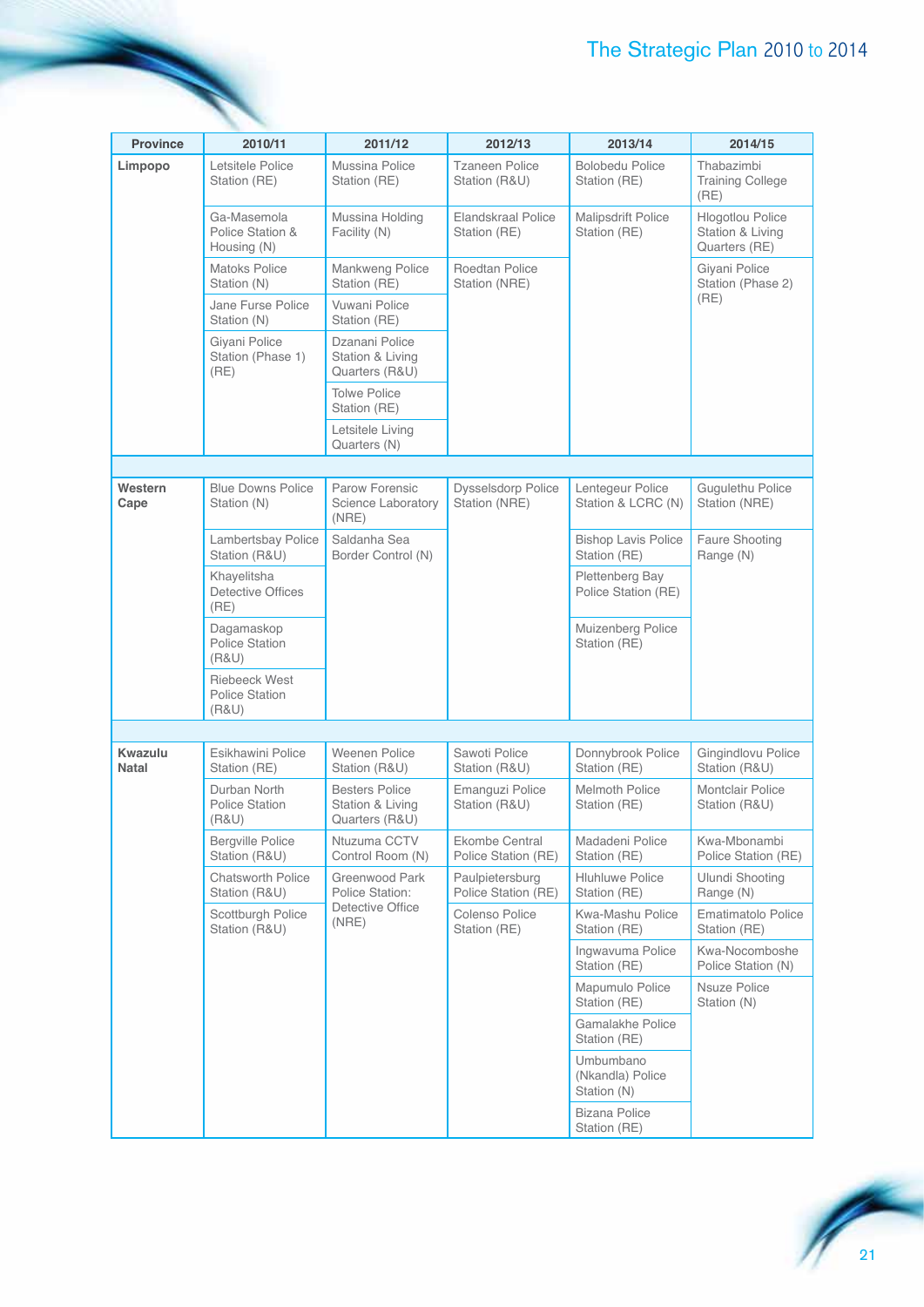# The Strategic Plan 2010 to 2014

| <b>Province</b>         | 2010/11                                                                    | 2011/12                                           | 2012/13                               | 2013/14                                            | 2014/15                                 |
|-------------------------|----------------------------------------------------------------------------|---------------------------------------------------|---------------------------------------|----------------------------------------------------|-----------------------------------------|
| <b>Northern</b><br>Cape | <b>Kakamas Police</b><br>Station (NRE)                                     |                                                   | Keimoes Police<br>Station (RE)        | Sunrise Police<br>Station (RE)                     |                                         |
|                         | Kimberley Local<br><b>Criminal Record</b><br>Centre Archives (N)           |                                                   | <b>Tsineng Police</b><br>Station (RE) | <b>Boetsap Police</b><br>Station (RE)              |                                         |
|                         | Kuruman Local<br><b>Criminal Record</b><br>Centre (NRE)                    |                                                   |                                       |                                                    |                                         |
|                         |                                                                            |                                                   |                                       |                                                    |                                         |
| Gauteng                 | <b>Diepsloot Police</b><br>Station (N)                                     | Dube Police Station<br>(NRE)                      | Carletonville Police<br>Station (RE)  | <b>Tembisa Police</b><br>Station (N)               | <b>Ennerdale Police</b><br>Station (RE) |
|                         | <b>Tokoza Police</b><br>Station (RE)                                       | Doornkop Police<br>Station (N)                    | Silverton: Diving<br>Unit (R&U)       | Langlaagte Police<br>Station & Dog Unit<br>(RE)    | Wallmansthal<br>Shooting Range (N)      |
|                         | <b>Tsakane Police</b><br>Station (Brakpan)<br>(NRE)                        | Silverton FSL: Drug<br>store (N)                  |                                       | <b>Silverton Police</b><br>Station (RE)            |                                         |
|                         | <b>Benoni Training</b><br>College: K53<br>(Driver training) (N)            | Roodeplaat Dog<br>School (Phase 2)<br>(R&U)       |                                       |                                                    |                                         |
|                         | <b>Benoni Training</b><br>College: Radio<br><b>Technical Centre</b><br>(N) | National<br>Intervention Unit<br>(RE)             |                                       |                                                    |                                         |
|                         | Pretoria West<br>Operational<br>Response Unit<br>(RE)                      | Pretoria<br>Operational<br>Response Unit<br>(R&U) |                                       |                                                    |                                         |
|                         | Silverton Supply<br>Chain Management<br>(R&U)                              |                                                   |                                       |                                                    |                                         |
|                         |                                                                            |                                                   |                                       |                                                    |                                         |
| <b>North West</b>       | Jouberton Police<br>Station (Klerksdorp)<br>(RE)                           | <b>Hebron Police</b><br>Station (N)               |                                       | <b>Itsoseng Police</b><br>Station (RE)             | Makapanstad<br>Police Station (RE)      |
|                         | <b>Klipgat Police</b><br>Station (Mabopane)<br>(N)                         | Rustenburg Police<br>Station: Cell Block<br>(RE)  |                                       | Vryburg Police<br>Station (RE)                     | <b>Taung Police</b><br>Station (R&U)    |
|                         | Amalia Police<br>Station (NRE)                                             | <b>Boitekong Police</b><br>Station (RE)           |                                       | <b>Rustenburg Police</b><br>Station (R&U)          |                                         |
|                         | Phokeng Dog<br>Unit (Rustenburg)<br>(NRE)                                  | Zeerust Police<br>Station (RE)                    |                                       | Potchefstroom<br><b>Training Facility</b><br>(R&U) |                                         |
|                         | Hammanskraal<br><b>Training College</b><br>(Phase 1) (R&U)                 | Lehurutse Dog Unit<br>(R&U)                       |                                       |                                                    |                                         |
|                         | Roodeplaat Dog<br>Unit (Phase 1&2)<br>(RE)                                 |                                                   |                                       |                                                    |                                         |

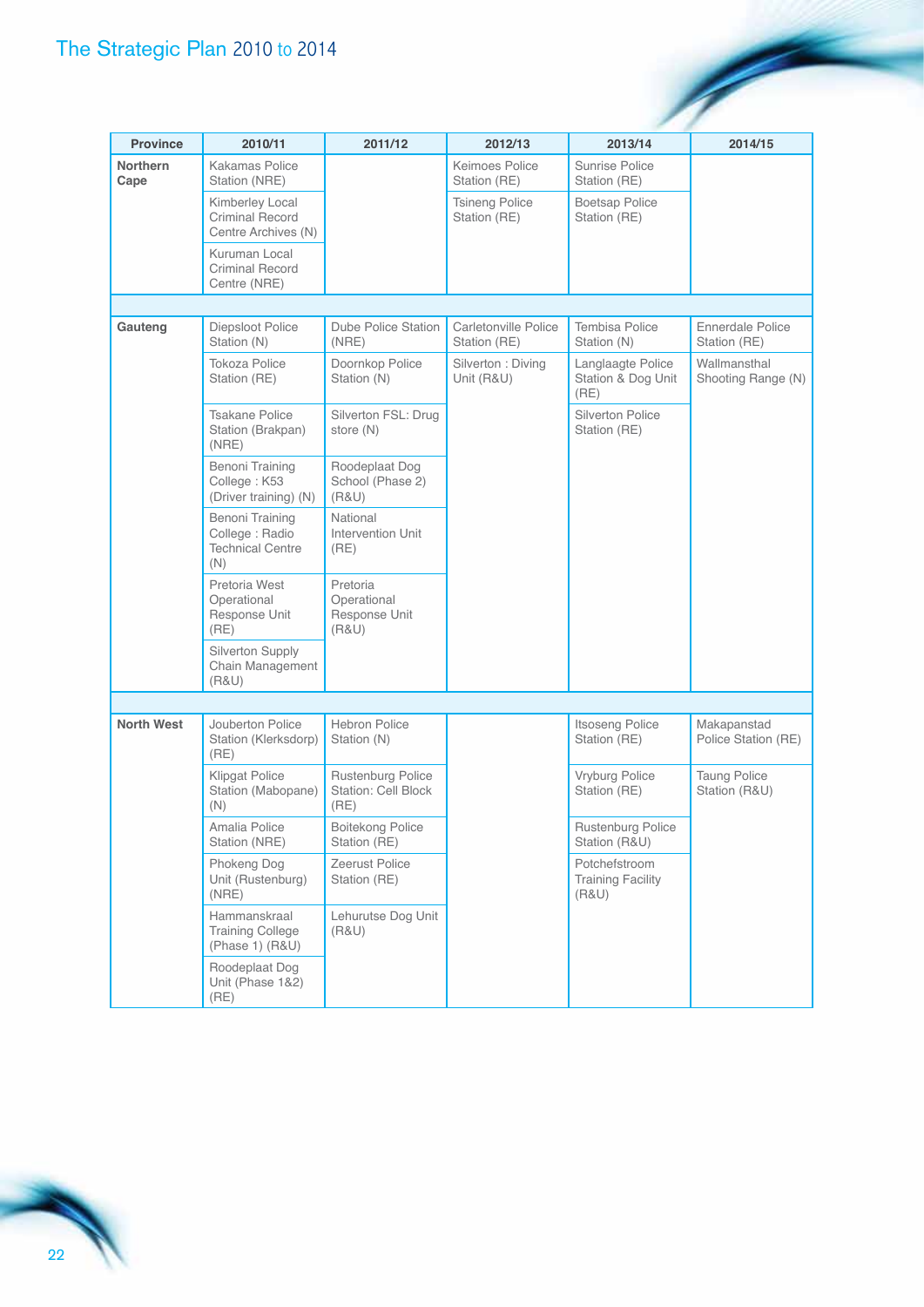|                      |                                                    |                                 |              |              | The Strategic Plan 2010 t                      |
|----------------------|----------------------------------------------------|---------------------------------|--------------|--------------|------------------------------------------------|
| <b>Province</b>      | 2010/11                                            | 2011/12                         | 2012/13      | 2013/14      | 2014/15                                        |
| Mpumalanga           | Mbuzini Police<br>Station (RE)                     | Hazyview Living<br>Quarters (N) |              |              | Mmametlake Police<br>Station (RE)              |
|                      | Tweefontein<br>Police Station<br>(Kwamhlanga) (RE) |                                 |              |              | Grootvlei Police<br>Station (RE)               |
|                      | Pienaar Police<br>Station & Housing<br>(NRE)       |                                 |              |              | Siyathemba<br>(Balfour) Police<br>Station (RE) |
|                      | <b>Hazyview Police</b><br>Station (NRE)            |                                 |              |              | Masoyi Police<br>Station (RE)                  |
|                      |                                                    |                                 |              |              | Wesselton (Ermelo)<br>Police Station (N)       |
| <b>Total Figures</b> | Total = $42$                                       | Total = $29$                    | Total = $18$ | Total = $31$ | Total = $24$                                   |
|                      | $N = 10$                                           | $N = 10$                        | $N = 0$      | $N = 4$      | $N = 6$                                        |
|                      | $NRE = 11$                                         | $NRE = 4$                       | $NRE = 2$    | $NRE = 1$    | $NRE = 2$                                      |
|                      | $RE = 10$                                          | $RE = 8$                        | $RE = 9$     | $RE = 24$    | $RE = 12$                                      |
|                      | $R&U = 11$                                         | $R&U=7$                         | $R&U=7$      | $R&U=2$      | $R&U=4$                                        |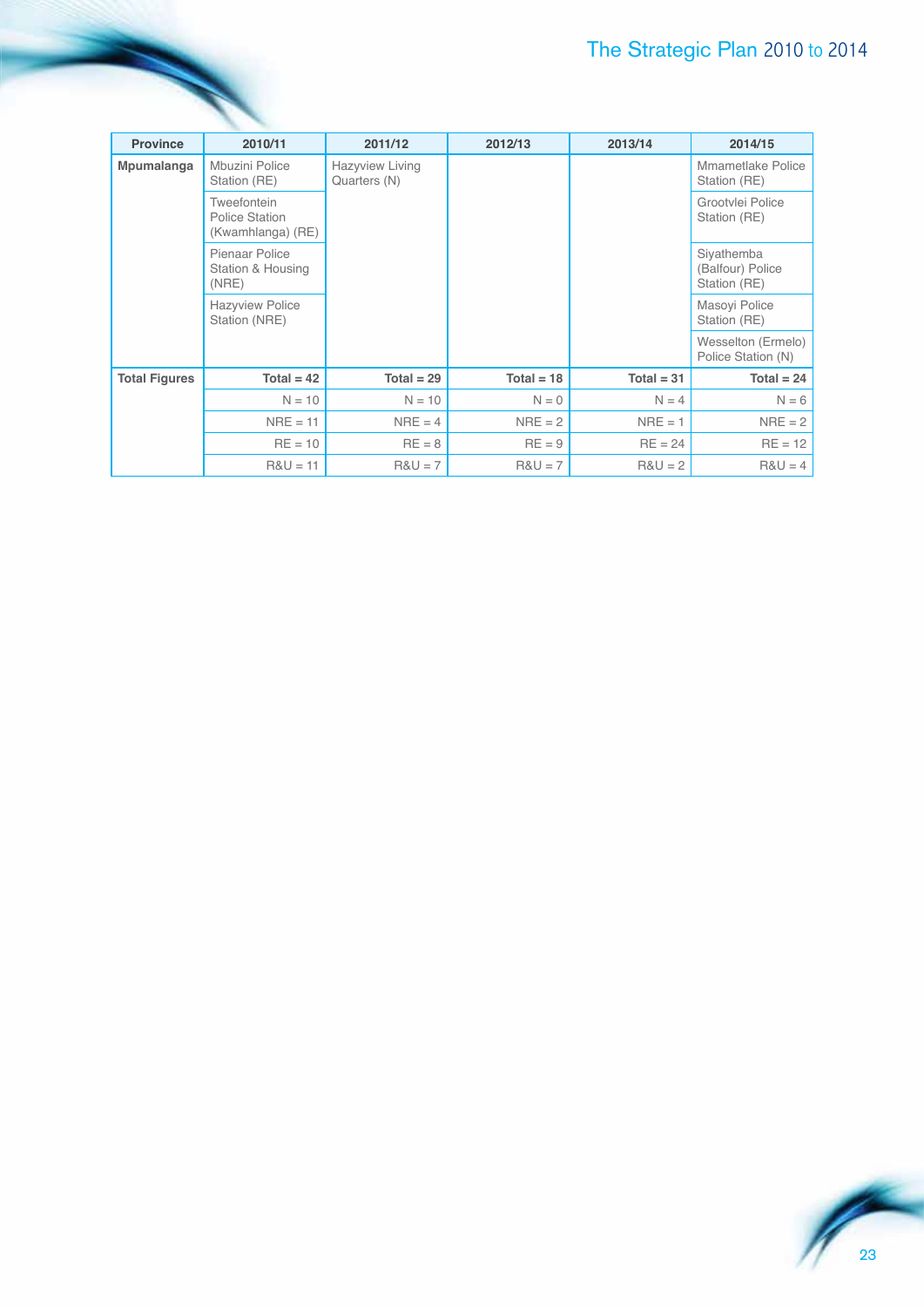# **6. SERVICE DELIVERY IMPROVEMENT PROGRAMME (SDIP)**

- 6.1 The improving of service delivery to all communities is a national policing priority and is included in performance plans at all levels. The SAPS' Service Delivery Improvement Programme includes the following:
	- The development and implementation of Service Delivery Improvement Plans and Service Delivery Charters (in consultation with relevant role-players at divisional, provincial and station levels).
	- Improving the functioning of front and back offices in order to improve effectiveness and efficiency.
	- Participation by the SAPS in key, national Batho Pele initiatives such as the Public Service Week and Africa Public Service Day.
- 6.2 The Service Delivery Improvement Plans that will be developed at Divisional, Provincial and Station levels, will address the implementation of the Batho Pele principles, focusing these principles on the manner in which the core functions of the SAPS are performed. Service Delivery Charters compiled at Divisional, Provincial and Station levels will impart the information reflected in the Department's SDIP Policy and will be visible in all front (public) offices.
- 6.3 The improving of the functioning of the front and back offices is the responsibility of the respective Divisional Commissioners as they determine policies, procedures and standards, within their functional areas, for application within provinces and at stations.
- 6.4 Participation by the SAPS in national Batho Pele initiatives will be coordinated from the national office by the Strategic Management Component in conjunction with Communication and Liaison Services.

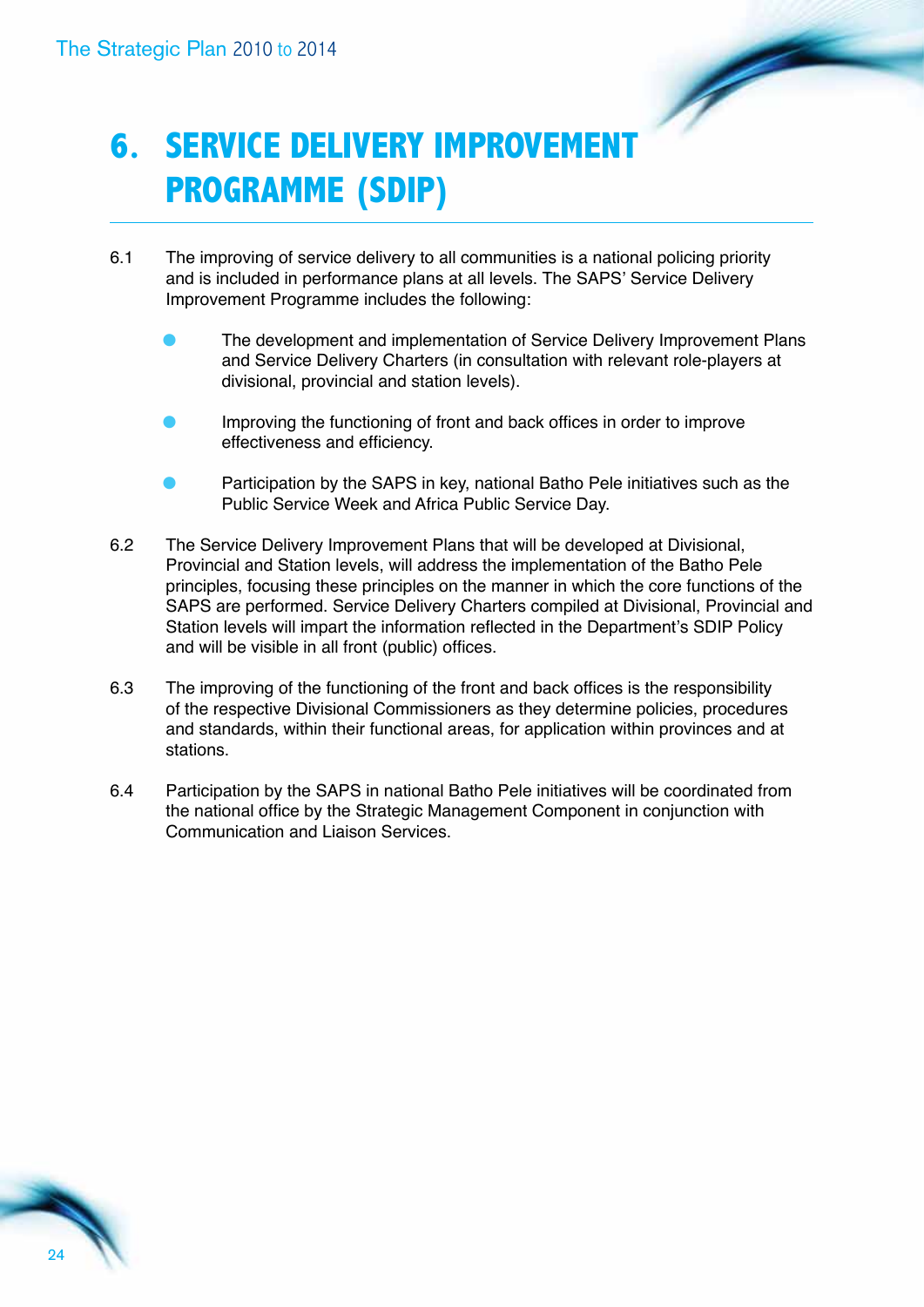# **7. INFORMATION AND COMMUNICATIONS TECHNOLOGY PLAN**

- 7.1 The purpose of the Information Systems and Information and Communication Technology (IS/ICT) Plan is to ensure the development (including systems within the SAPS and between relevant Departments), sustainability and implementation of IS/ ICT in line with the constitutional, legislative and policy mandates and the strategic priorities of the SAPS.
- 7.1.1 Development is the ability to expand, develop, enhance and extend IS/ICT products and services.
- 7.1.2 Sustainability is the ability to maintain IS/ICT services and infrastructures. It ensures the maintenance and upgrading of deployed IS/ICT, including the consequential maintenance resulting from the establishment of additional IS/ICT. It also includes renewal and regular enhancement of outdated IS/ICT, as well as the necessary expansion to accommodate natural growth in capacity required.
- 7.1.3 Implementation is the ability to successfully implement and utilize IS/ICT products or services. It is a critical requirement that implies the resolution of certain key factors that could negatively influence initialization, completion or the outcome of initiatives.

# **7.2 Strategic Initiatives for Advancing IS/ICT**

| 7.2.1 The following new initiatives have been identified in support of the strategic priorities |
|-------------------------------------------------------------------------------------------------|
| of the SAPS, including the CJS:                                                                 |
|                                                                                                 |

| No.            | Initiative name                                                                | <b>Description</b>                                                                                                                                                                                                                                                                                    |
|----------------|--------------------------------------------------------------------------------|-------------------------------------------------------------------------------------------------------------------------------------------------------------------------------------------------------------------------------------------------------------------------------------------------------|
| 1              | Action Request for Service (ARS)                                               | A crime related complaint or request could be lodged directly with<br>a police official on duty at an Emergency Response Centre (ERC)<br>or in person at a Community Services Centre (CSC). It entails the<br>recording of incidents reported by the public and the consequent<br>actions to be taken |
| $\mathbf{2}$   | Automatic Fingerprint Indentification<br>System (AFIS) Civil Database          | Functionality for the capturing and storing of fingerprints on AFIS of<br>civil persons applying for Illicit Activity Reports                                                                                                                                                                         |
| 3              | <b>Border Line Operations</b>                                                  | Real-time enguiries of stolen vehicles, firearms and missing/wanted<br>persons                                                                                                                                                                                                                        |
| $\overline{4}$ | Cyber crime                                                                    | Cyber crime is a growing worldwide phenomena that requires<br>attention                                                                                                                                                                                                                               |
| 5              | Detention Management - (SAPSDM)                                                | Establishes an integrated business, information, system and ICT<br>architectures, for the management of a detainee from the time of<br>arrest until the legal release of the person                                                                                                                   |
| 6              | Digital Imaging Development Project for<br><b>Criminal Records Centre</b>      | Implementation of Digital Imaging in SAPS to replace conventional<br>photos                                                                                                                                                                                                                           |
| $\overline{7}$ | E-Learning                                                                     | Provisioning of a more cost-effective leaning and teaching facility.<br>also in support of life-long on the job learning.                                                                                                                                                                             |
| 8              | <b>Electronic Publishing</b>                                                   | Functionality for the electronic publishing of Criminal Record- and<br><b>Illicit Activity Reports</b>                                                                                                                                                                                                |
| 9              | Fingerprint Exhibit Imaging Development<br>Project (Subset of Digital Imaging) | A digital capacity to photograph Fingerprint Lifters and Exhibits                                                                                                                                                                                                                                     |
| 10             | Forensic Science Laboratory: Integrated<br>Case Management System              | A computerised system to support the Forensics Science Laboratory<br>in the execution of daily activities and optimise chain of custody<br>processes                                                                                                                                                  |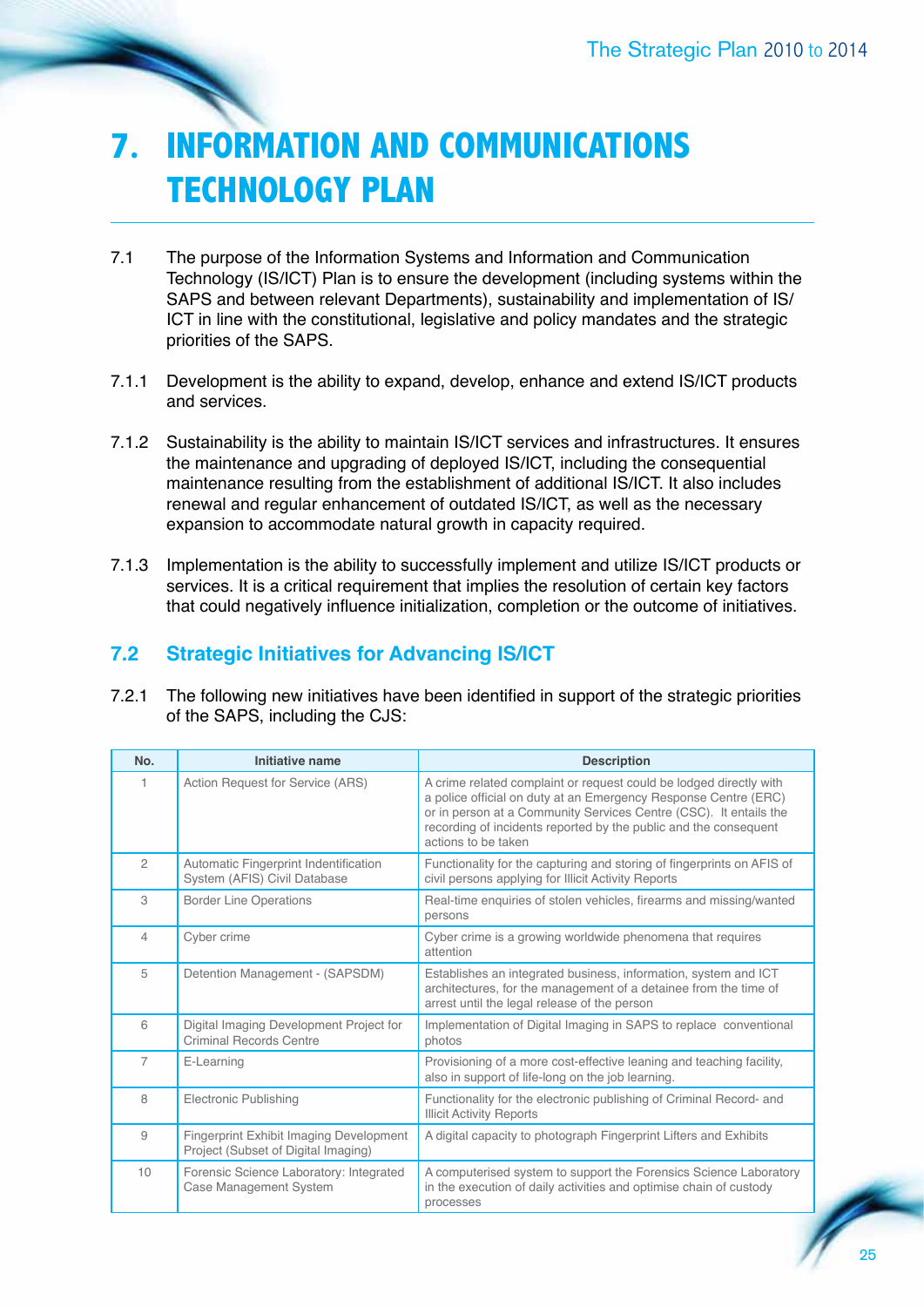| No. | Initiative name                                                              | <b>Description</b>                                                                                                                                                                                                                                  |
|-----|------------------------------------------------------------------------------|-----------------------------------------------------------------------------------------------------------------------------------------------------------------------------------------------------------------------------------------------------|
| 11  | ID Services (IJS)                                                            | Provide a single, unified approach and capability to ensure that an<br>individual can be uniquely identified upon his/her entry into the IJS<br>process                                                                                             |
| 12  | <b>IJS Transversal Architecture</b>                                          | Gather and formulate requirements for technical architecture design<br>work                                                                                                                                                                         |
| 13  | <b>IJS Transversal Capability Development</b>                                | The development of various management applications, the<br>establishment of the interoperability layer, the development of<br>integrations and the provision of various transversal services like the<br><b>IJS Portal</b>                          |
| 14  | <b>IJS Transversal Hub infrastructure</b>                                    | An inter-departmental information exchange and value-added<br>services platform to promote the integration of the criminal justice<br>business processes                                                                                            |
| 15  | Investigation Case Docket Management -<br>(Administer Case)                  | The management and administration of criminal cases, inquests and<br>enquiries throughout the life cycle of a case, i.e. from inception to<br>disposal                                                                                              |
| 16  | Local Criminal Record Centre (LCRC)<br>Admin Information System (LIAS)       | An Information System to manage all LCRC activities                                                                                                                                                                                                 |
| 17  | Mobile Operational Vehicles Project                                          | An operational requirement for Mobile Communication Vehicles to<br>ensure effective command and control communications                                                                                                                              |
| 18  | National Key Points System Integration<br>into Risk Management System        | Complete function taken over by SAPS from Department of Defence                                                                                                                                                                                     |
| 19  | Property Control & Exhibit Management<br>(PCEM)                              | To manage exhibits and property items from the time they enter the<br>SAPS process until the lawful disposal thereof, without terminating<br>the current system                                                                                     |
| 20  | Modernization at Ports of Entry (land, sea<br>and air)                       | A joint project between SAPS, South African Revenue Services and<br>Department of Home Affairs to optimize hardware and software at<br>Ports of Entry                                                                                               |
| 21  | SAPS integration hub infrastructure (IJS)                                    | Establish an effective and efficient approach to enable accelerated<br>connectivity between the applicable SAPS application areas and the<br><b>IJS</b>                                                                                             |
| 22  | <b>SAPS Network Modernization</b><br>Programme                               | Redesign the SAPS network to cater for modern technology<br>capabilities and the replacement of redundant infrastructure                                                                                                                            |
| 23  | STRLab (Oracle) for Forensic Science<br>Laboratory                           | The exhibit material and scientific findings based on the forensic<br>investigation together with other case-related materials are used as<br>evidence in the prosecution of criminal cases by court of law                                         |
| 24  | Veterinary Service System Third Party<br><b>Software Acquisition Project</b> | Third party product entailing a practice management system used by<br>private Veterinary Doctors to be adapted for SAPS use                                                                                                                         |
| 25  | Webification                                                                 | Modernization of the legacy systems                                                                                                                                                                                                                 |
| 26  | War Rooms                                                                    | Establish the IS/ICT capabilities and capacity required                                                                                                                                                                                             |
| 27  | Modernization and expansion of<br>hardware and software                      | Crime Intelligence, Detective Services, Support Services, Ports<br>of Entry, Criminal Record Centers (CRC) and Forensic Science<br>Laboratories (FSL), Police Stations, 10111 Centres, optimise the<br>inter-departmental capabilities and capacity |
| 28  | Interpol                                                                     | Establish the IS/ICT capabilities and capacity required                                                                                                                                                                                             |
| 29  | SARPCCO                                                                      | Compile an IS/ICT plan and establish IS/ICT capabilities required                                                                                                                                                                                   |
| 30  | Office automation                                                            | Implement office automation solutions                                                                                                                                                                                                               |
| 31  | Risk Management Information System                                           | Facilitate the managing of the risk management process in the<br>Department                                                                                                                                                                         |

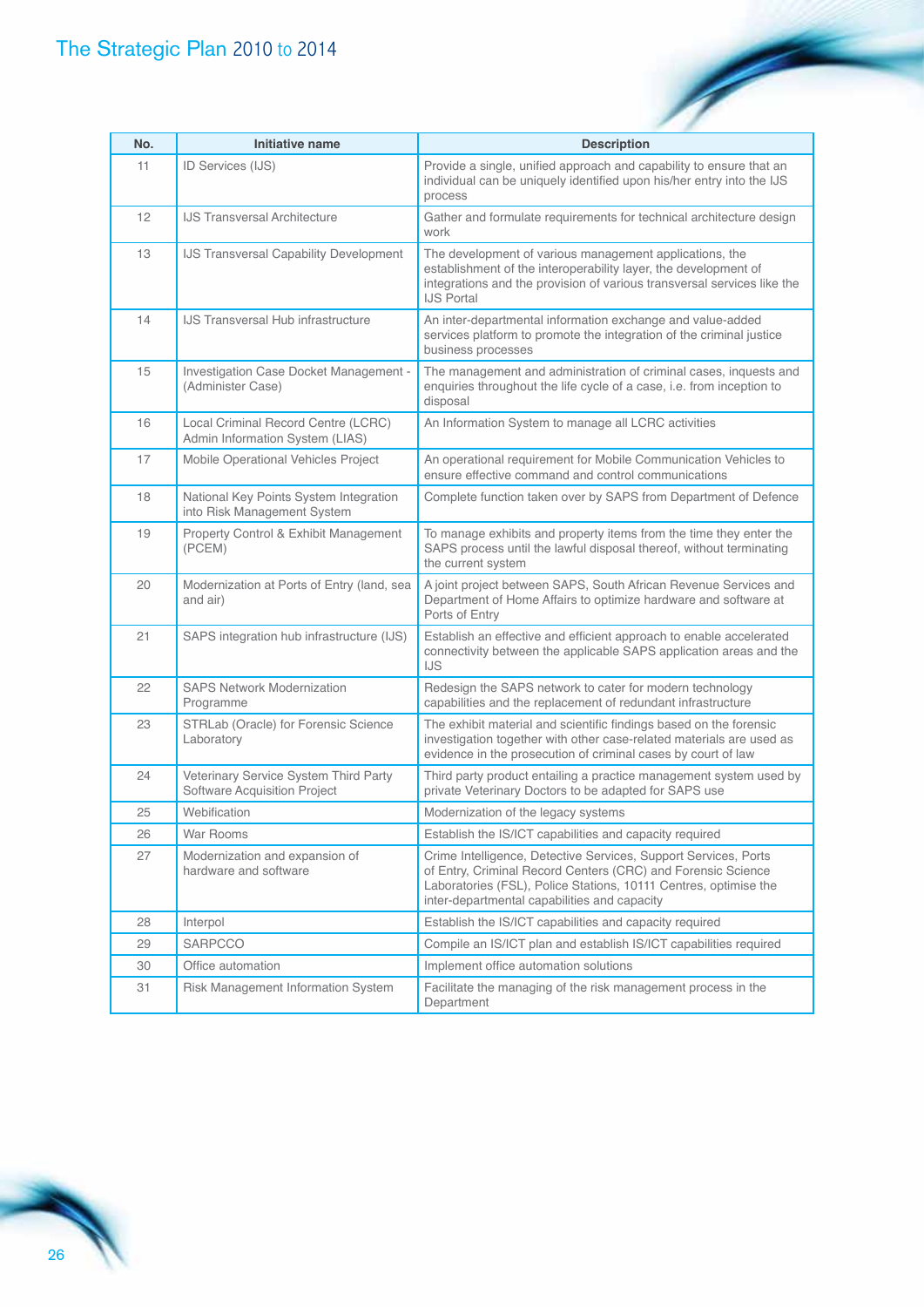# **8. MEDIUM-TERM HUMAN RESOURCE (HR) MANAGEMENT PLAN**

- 8.1 The SAPS' human resources are the single-most important resource that it has at its disposal. Human resources are by nature both diverse and dynamic, requiring an integrated approach to their utilization, management and development. A structured approach to the managing of human resources must take into consideration factors such as the requirements of legislation, government, the service beneficiaries of the SAPS as well as the individuals that comprise its workforce. This will ensure a more responsive and cohesive approach towards the management of human resources within the SAPS. The Medium-Term Personnel Framework will address the urgent need to direct the SAPS towards a more Integrative HR Management approach. The Medium-Term Personnel Framework was introduced with the main objective to institutionalise the key values and principles of the Public Service as also reflected in the SAPS Regulations, 2008, and is divided into the following six pillars:
- 8.1.1 **Staffing Plan**: Will ensure the effective, efficient and economic planning, forecasting and distribution of new entry level personnel to meet the future HR demands within the scope of specific job requirements and employment equity guidelines taking into consideration other environmental factors impacting on the overall staffing plan.
- 8.1.2 **Staffing practices**: Will ensure fair and effective procedures and processes for recruitment, appointment, promotion, deployment, etc. of personnel to meet the SAPS' needs and to ensure the well-being of employees.
- 8.1.3 **Remuneration and Conditions of Services**: Will ensure the attraction and retention of personnel and the enhancement of their performance through appropriate pay, benefits and working conditions.
- 8.1.4 **Performance Management**: Will foster productivity and effectiveness by maximizing and maintaining individual and team performance.
- 8.1.5 **Human Resource Development**: Will improve the SAPS' effectiveness by fostering the skills and knowledge of personnel.
- 8.1.6 **Labour Relations**: Will foster and maintain a good working relationship between personnel and the SAPS by recognizing mutual dependence.
- 8.2 The following strategic priorities have been determined for the managing of the HR capacity in the SAPS, in line with the aforementioned factors:
	- Recruiting of personnel;
	- Optimising personnel utilisation;
	- Developing human resources:
	- Implementing Employment Equity;
	- Implementing performance management;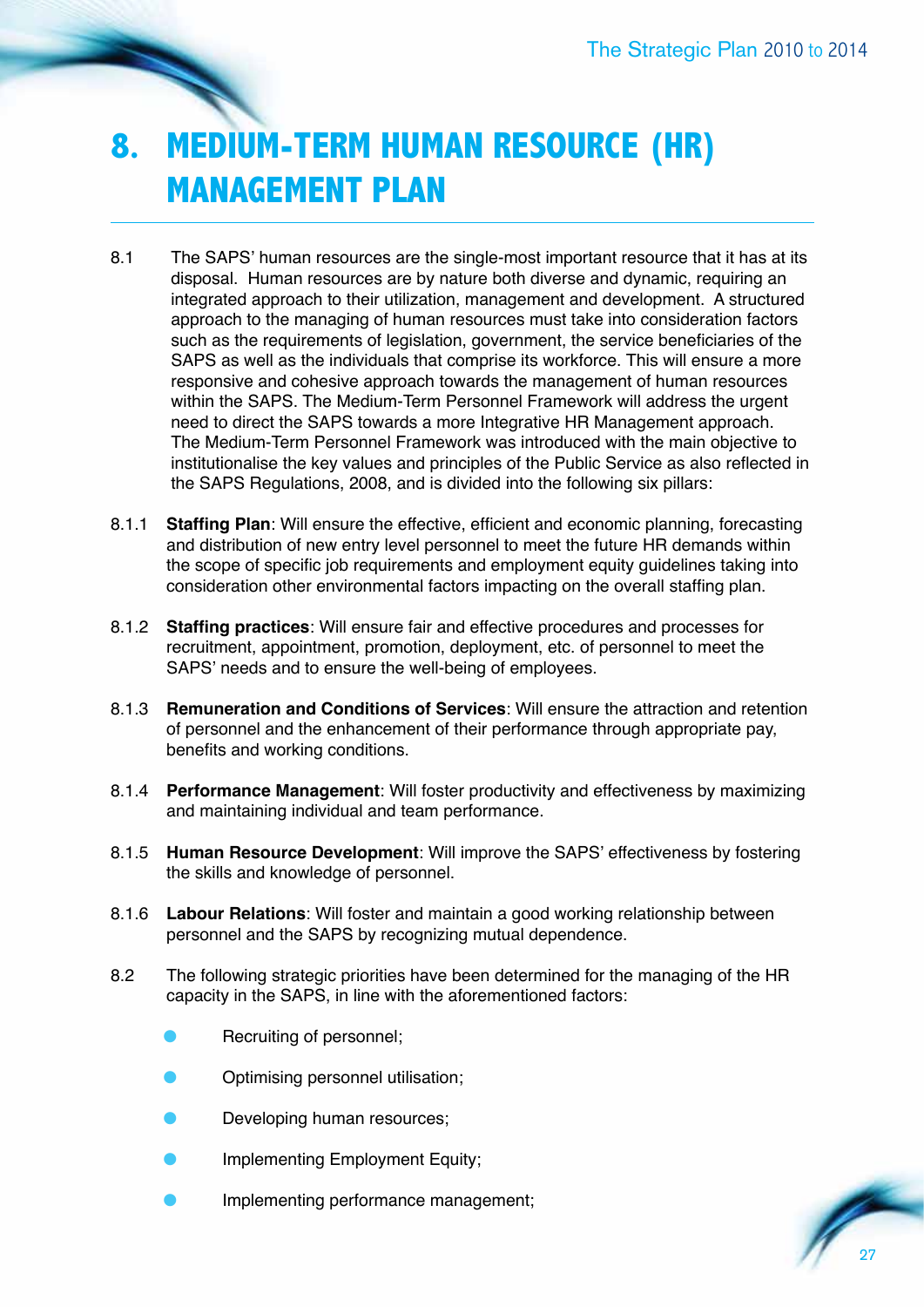

- Ensuring a professional service ethos;
- Providing a health and wellness service;
- Providing legal advisory and support services; and
- Ensuring policy compliance in support of strategic priorities.
- 8.3 The mandate of the SAPS as described by the Constitution is a critical element of Government's strategic direction for the country and therefore requires the optimal utilisation of personnel. This optimising of personnel utilisation includes the effective selection, appointment and placement of personnel according to the HR Plan; the developing, maintaining and implementation conditions of service; managing the implementation of the Incentives and Rewards Strategy; and facilitating, developing, implementing and maintaining human resource policies. By developing and implementing a HR Plan, the SAPS commits itself to acknowledge people as its most important asset in achieving its priorities. HR Planning is the two-way operational link between high-level strategy and action-orientated implementation that can be monitored and evaluated regularly. Monitoring, evaluation, and reporting on the efficacy of annual HR Plans is essential for ensuring that current information is used for organisational decision-making and problem-solving. The evaluation of progress is critical for continuous improvement within the SAPS, and the HR Planning function more specifically. The monitoring and evaluation of the targets and strategies set out in the annual HR Plans will provide the basis for the determining of new targets and strategies to address any discrepancies and gaps per financial year.
- 8.4 The implementation of employment equity is key to the continued transformation of the SAPS and its ability to understand and respond to the needs of the community. The monitoring of employment equity and disability targets; initiating interventions where necessary; monitoring compliance of existing programmes; the implementing of the affirmative action programme; women empowerment programmes and programmes for the eliminating of unfair discrimination, are issues that have been prioritized over the medium-term.
- 8.5 The institutionalizing of performance management is critical for the pursuance and achievement of priorities. In assessing the delivery on the priorities there should be a relationship between the individual, organisational performance and the systems in terms of which performance is measured. In this regard the reviewing and maintaining of performance management and supplementary compensatory systems and initiating, developing and implementing generic performance plans will be pursued.
- 8.6 The Minister as well as the National Commissioner have placed considerable emphasis on the levels of service delivery that are provided to communities by the 1 117 police stations country-wide. The further institutionalising of a professional service ethos by the effective managing of discipline and the facilitating of improved service integrity will support other Programmes such as the Service Delivery Improvement Programme and the Anti-corruption Strategy.
- 8.7 The administering and managing of contracts, agreements and labour requirements; the provision of legal advice in line with organizational requirements; the developing and implementation of the required legislation and managing of civil litigation involving

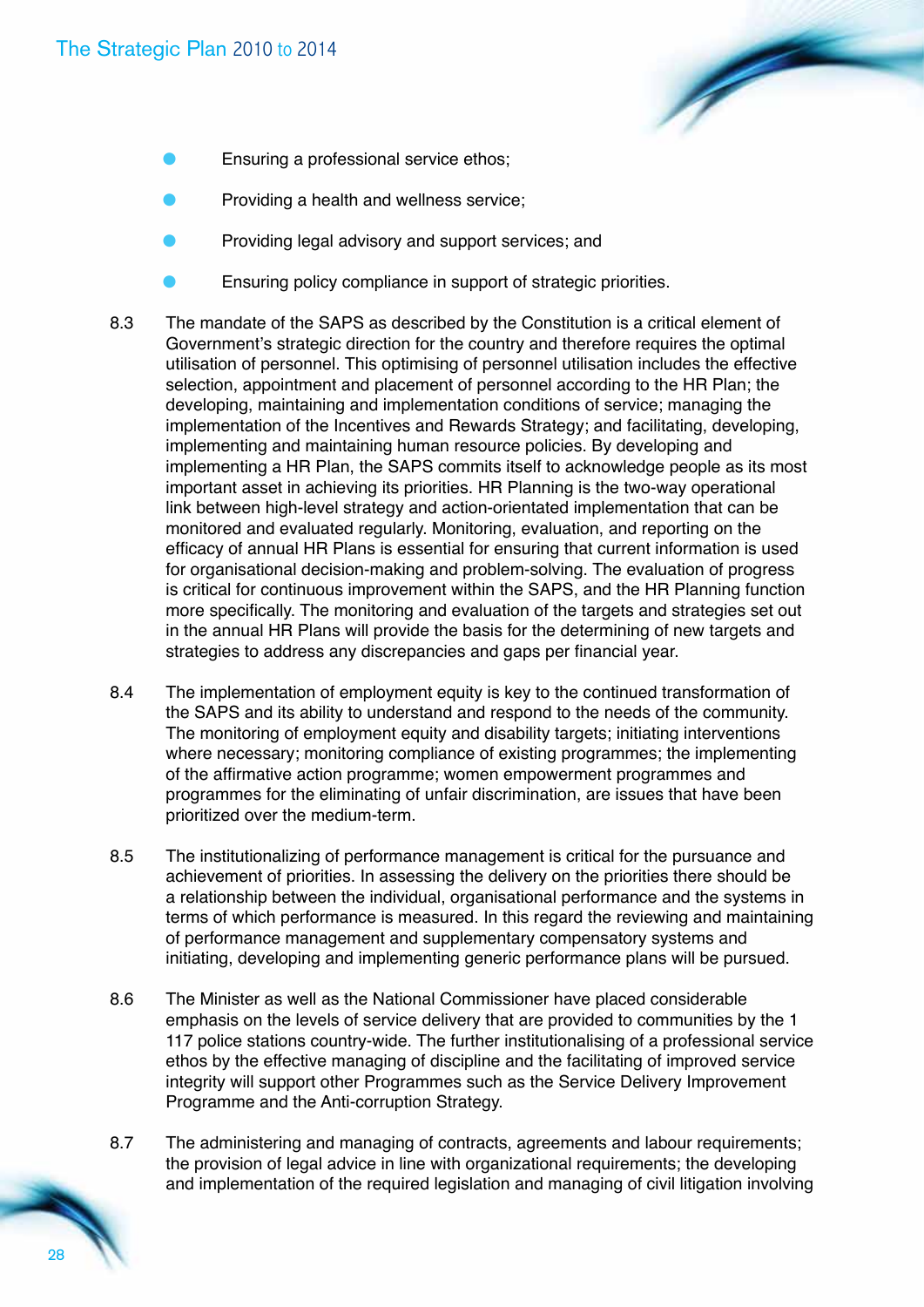

the SAPS are issues central to the provision of a professional legal advisory and support services within the SAPS.

- 8.8 HR policies signify the intent of the SAPS to intervene in specific directions to ensure proper and effective human resource development and utilisation. The goal of HR Policies is to continuously develop the potential and capabilities of the workforce and to ensure it achieves the set strategic priorities and objectives. The developing, cocoordinating, maintaining and implementing of policies and procedures in support of the relevant governmental policy and strategic priorities of the SAPS, will assist the management and personnel of the SAPS to act accordingly.
- 8.9 The strategic priorities and salient issues within each priority that will focus human resource planning in the SAPS over the medium-term, will be refined on an annual basis with the development of an annual HR Plan that focuses on enabling the implementation of the Strategic Direction of the SAPS through the Annual Performance Plan and performance plans at all levels within the SAPS.

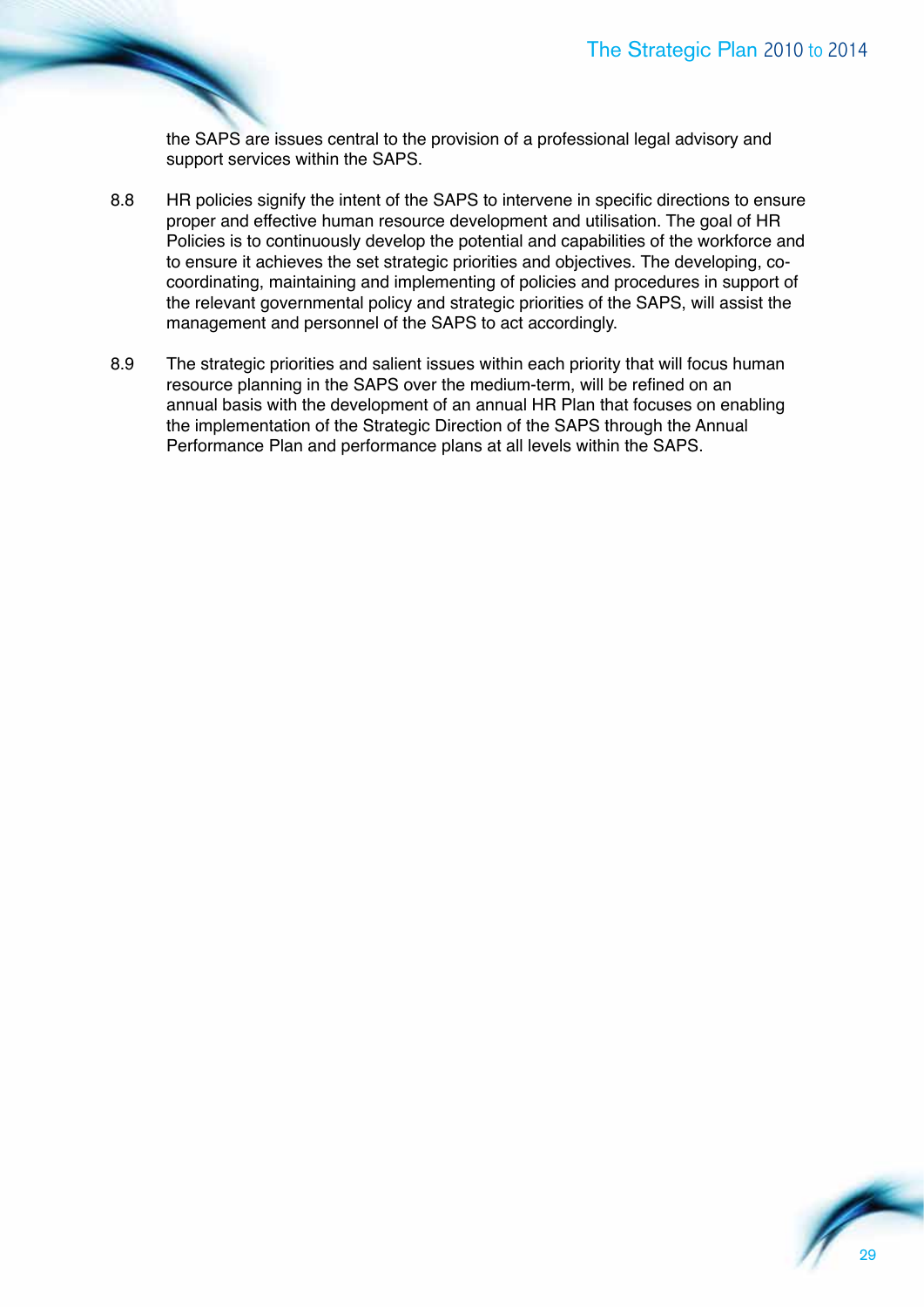# **NOTES**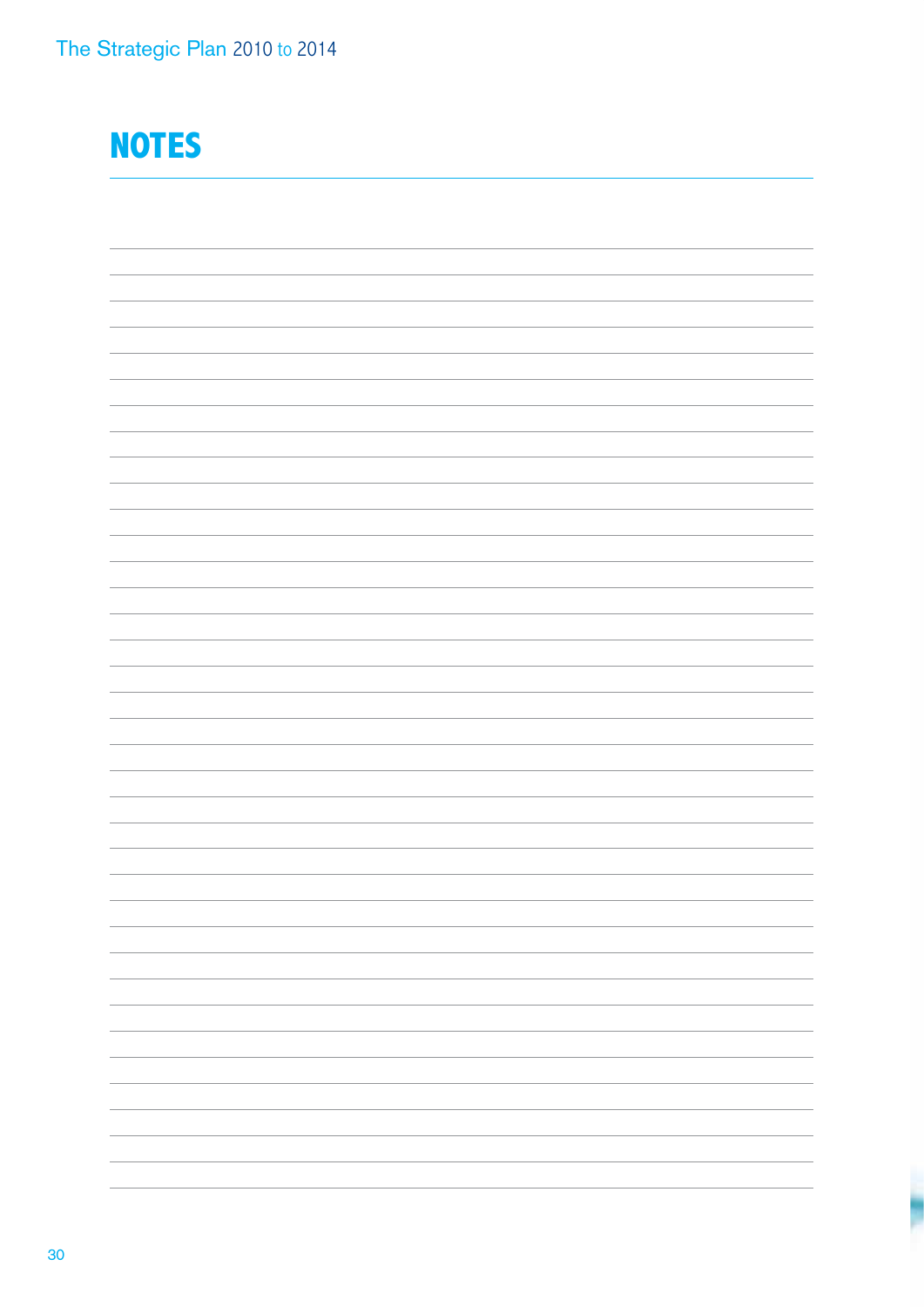

# **NOTES**